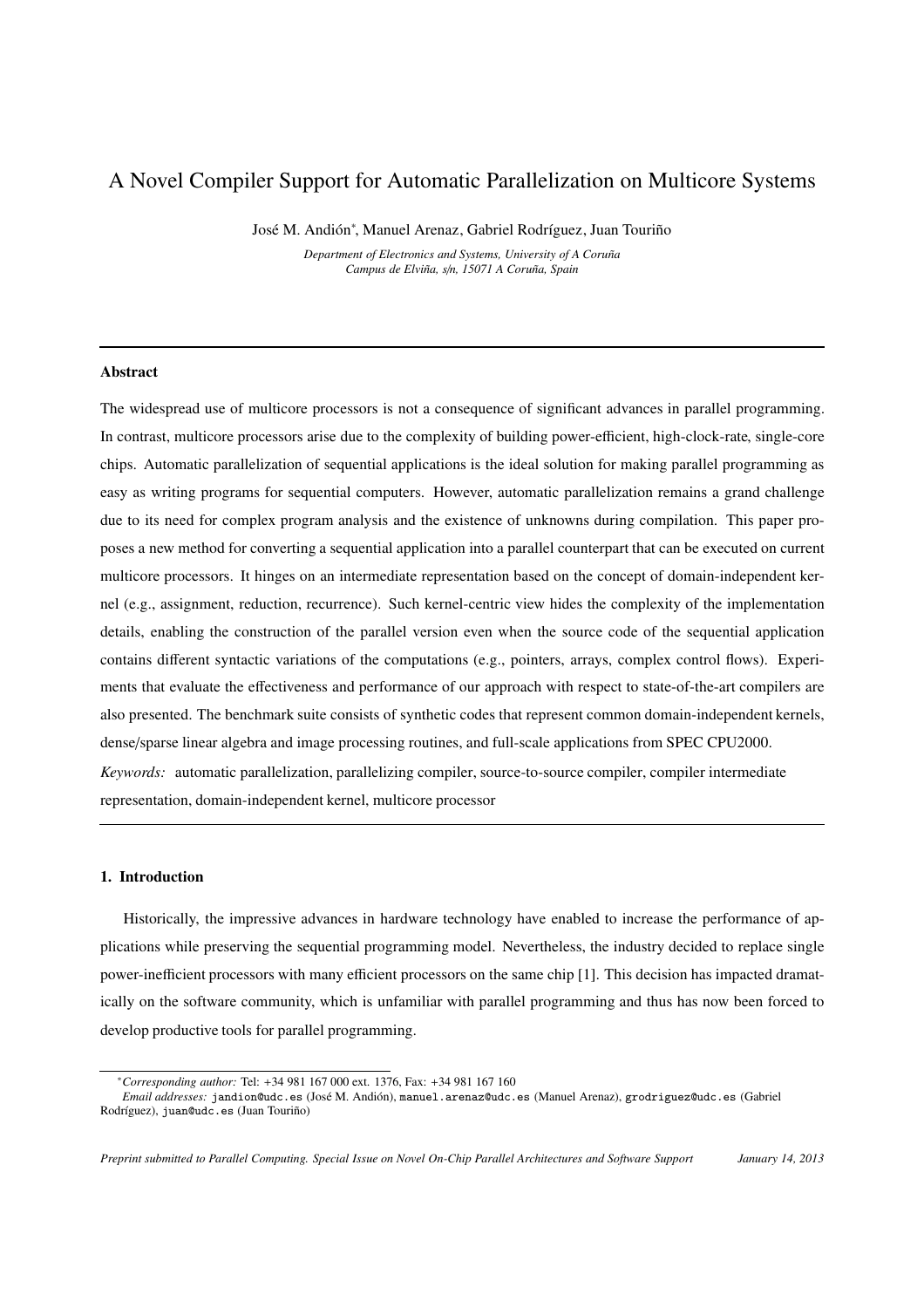

Figure 1: Workflow of the automatic parallelization approach driven by domain-independent kernels.

The parallel challenge has been addressed from different perspectives. Development efforts have mainly focused on using libraries to write parallel programs (e.g. MPI [2], CUDA [3]), on tools to specify parallel semantics within sequential programs (e.g. OpenMP [4], OpenACC [5]), on parallel programming languages (e.g. PGAS languages), and on parallelizing compilers that automatically rewrite sequential programs into a parallel counterpart [6, 7, 8, 9, 10]. It is clear that parallelizing compilers are a critical piece for the software community to meet the parallel challenge. However, despite great advances in compiler technology during the last decades [11, 12], current production compilers usually fail to parallelize even simple sequential programs. The main reason is that they hinge on classical dependence analysis to discover parallelism, and this analysis is extremely sensitive to syntactic variations in the source code. Thus, current compilers are usually unsuccessful in parallelizing codes with pointers and complex control flows.

This paper presents a new approach for the automatic parallelization of sequential programs based on the concept of domain-independent kernel (from now on, *diKernel*), term introduced in [13]. Figure 1 shows the workflow of the approach, which handles dependences of the compiler IR through the diKernels, in contrast to other approaches based on a classical dependence analysis between source code statements. The main contribution is a formal definition of a new compiler intermediate representation based on diKernels (from now on, *KIR*). Our KIR is insensitive to syntactic variations in the source code (e.g., use of arrays, pointers and/or complex control flow), and exposes multiple levels of parallelism to the compiler. Another contribution is an automatic partitioning strategy to map the parallelism exposed by the KIR to modern hardware based on multicore CPUs. The paper also evaluates the effectiveness and the performance of our new KIR-based approach against the GCC [9], Intel [10] and PLUTO [6] compilers. The benchmark suite consists of synthetic codes representative of frequently used diKernels, routines from dense/sparse linear algebra and image processing, and full-scale applications from SPEC CPU2000.

The rest of the paper is organized as follows. Section 2 describes the diKernels used in this paper (namely, assignment, reduction and recurrence diKernels). Section 3 presents our automatic parallelization approach driven by diKernels. More specifically, the new KIR is formally defined, and the automatic partitioning procedure targeting multicore processors is proposed. Section 4 details the behavior of our approach for the case studies of the benchmark suite. Section 5 presents the experimental results. Section 6 discusses related work. Finally, Section 7 concludes the paper and presents future work.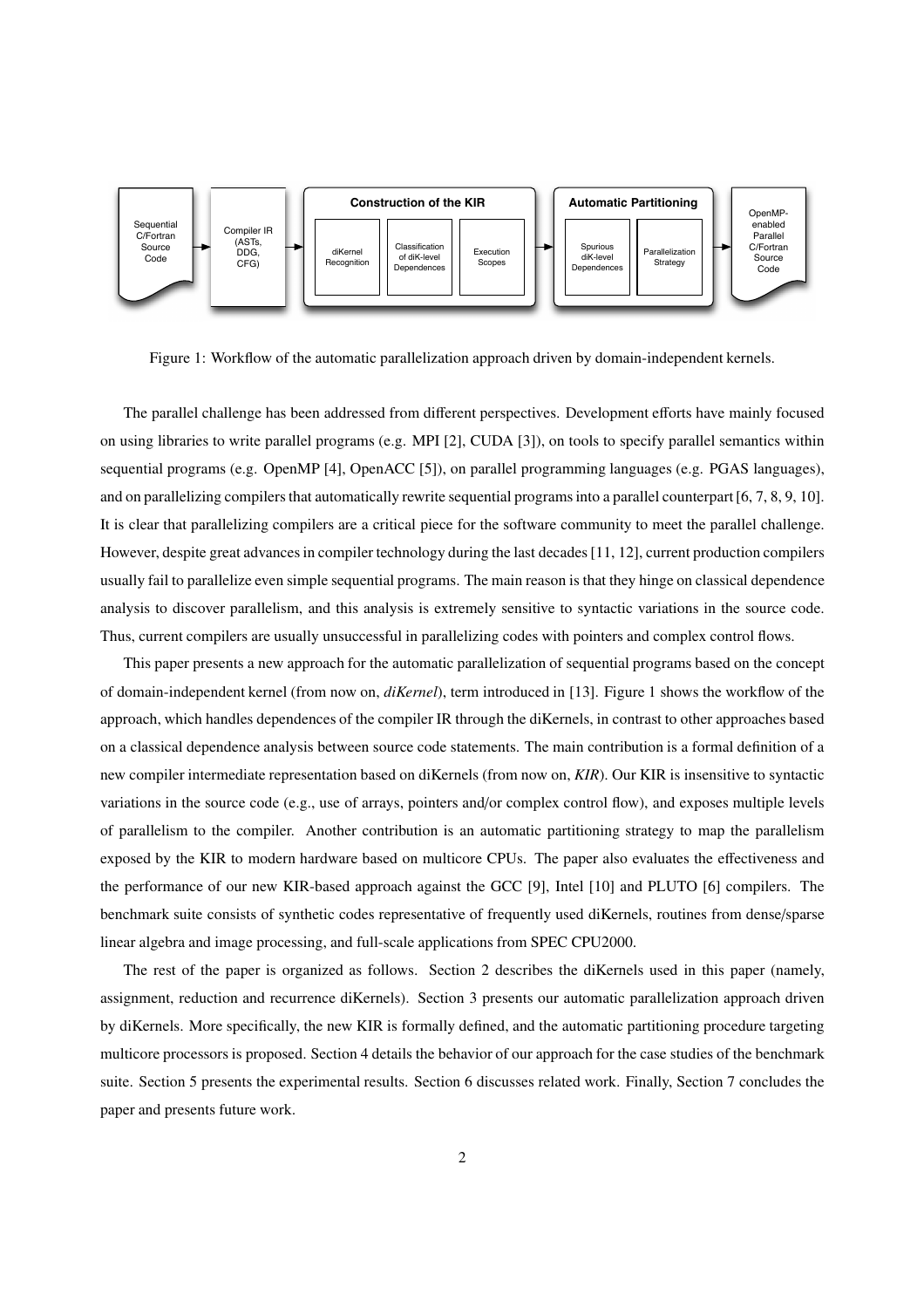$1 \mid for \ (i = 0; i < n; i++)$  {  $2$  | A [i] = 2; 3 } (a) Regular assignment.  $1$  for (i = 0; i < n; i++) {  $2$  | A [f[i]] = 3; 3 } (b) Irregular assignment.  $1 r = 0;$ 2 for (i = 0; i < n; i ++) {  $3 \rceil$  r = r + i; 4 } (c) Scalar reduction with closedform expression.  $1 r = 0;$ 2 for ( i = 0; i < n; i ++) {  $3 \, | \, r = r + A[i];$ 4 } (d) Scalar reduction with array reference.  $1 r = A[0];$ 2 for (i = 1; i < n; i ++) {  $3$  if  $(A[i] < r)$   $r = A[i];$ 4 } (e) Scalar reduction with conditional control flow.  $1 \mid for \ (i = 0; i < n-1; i++)$  {  $2$  | A[i + 1] = A[i + 1] + 5; 3 } (f) Regular reduction.  $1 \mid for \ (i = 0; i < n; i++)$  {  $2$  | A[f[i]] = A[f[i]] + 3; 3 } (g) Irregular reduction. 1 for (i = 1; i < n; i ++) {  $2$  | A[i] = A[i] + A[i-1]; 3 } (h) Regular recurrence.

Figure 2: Synthetic codes of representative assignment, reduction and recurrence diKernels.

#### 2. Domain-Independent Kernels

Multiple definitions of the term computational kernel have been proposed in the literature in the context of automatic program analysis [13]. This work focuses on domain-independent computational kernels, named *diKernels*, which have proved to be a useful tool for program behavior characterization [14], automatic parallelization of complex loops [15], as well as for data locality optimization [16]. The diKernels do not represent domain-specific problem solvers. Instead, they characterize the computations carried out in a program from the point of view of the compiler IR. For example, a scalar reduction diKernel represents both the sum of a series of values as well as the dot product of two vectors; and a regular reduction diKernel can represent both the dense and sparse matrix-vector products. Note that diKernels exhibit the essential properties of a program from the point of view of automatic parallelization (reduction operations in the examples above). The rest of this section describes the diKernels used in this paper, namely assignment, reduction and recurrence.

## *2.1. Assignment diKernels*

An *assignment diKernel* consists in storing a set of values in a set of memory addresses. Within a program, addresses are typically represented by scalar variables, memory pointers or indexed variables such as arrays. Thus, different types of assignment diKernels are distinguished. The simplest one is the *scalar assignment*  $v = e$ , which stores the value of the expression *e* in the memory address specified by the scalar variable *v*. The value *e* is not dependent on  $\nu$ , that is, neither  $e$  nor any function call within it contain occurrences of  $\nu$ .

A *regular assignment*,  $A[i] = e(i)$  with  $i \in \mathbb{N}$  taking values within the range of array A, stores the value of the expression  $e(i)$  in the memory location  $A[i]$  corresponding to the  $i<sup>th</sup>$  entry of *A*. Similarly,  $e(i)$  is not dependent on *A*.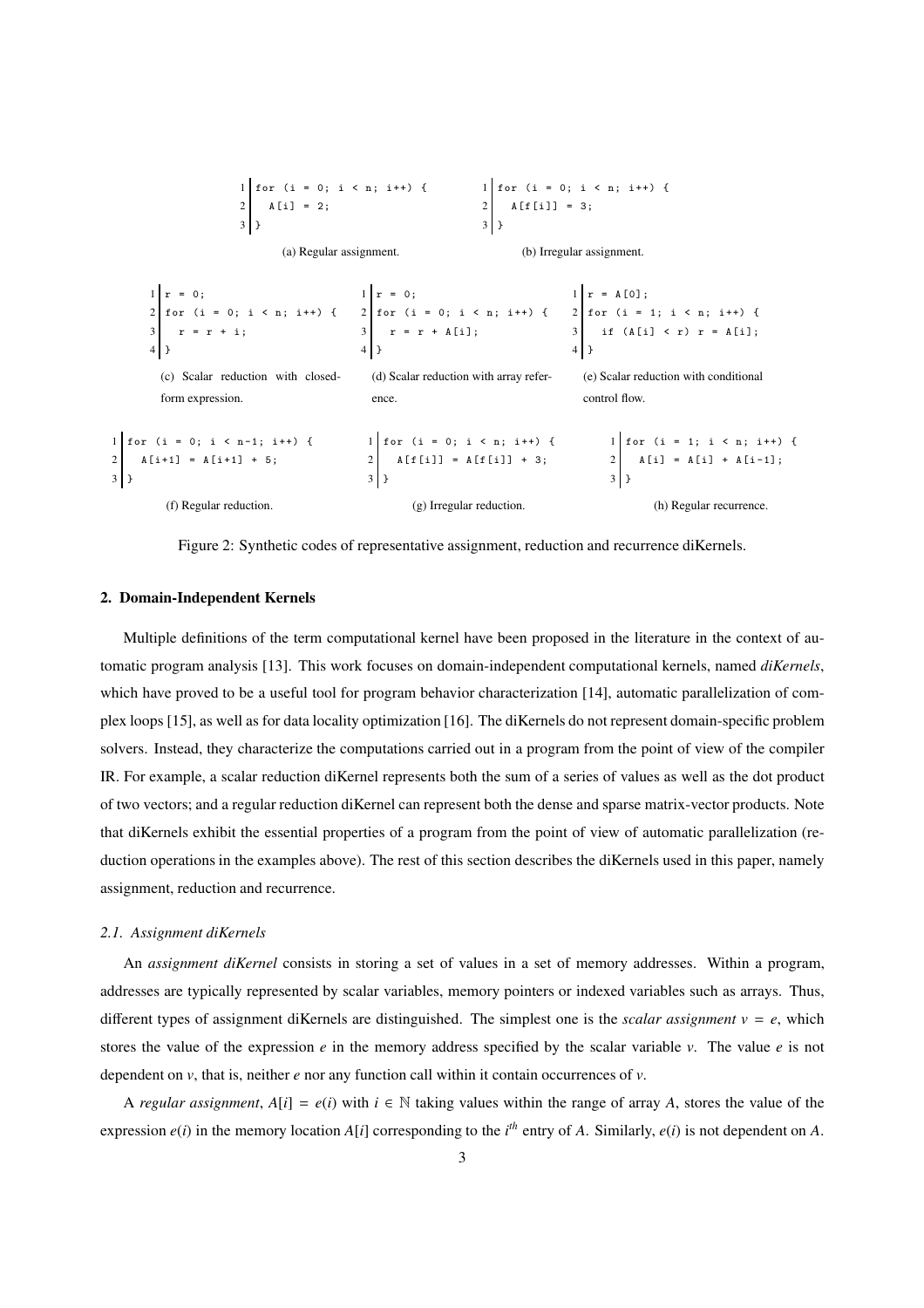As shown in Figure 2a, this diKernel typically represents a conflict-free loop where *i* is an affine expression of the loop indices.

An *irregular assignment* is represented as  $A[f[i]] = e(i)$ , where  $i \in \mathbb{N}$ , and  $f[i] \in \mathbb{N}$  takes values within the range of *A*; *f* is an indirection array that introduces a compile-time unpredictable access pattern, and  $e(i)$  is not dependent on *A*. As shown in the example of Figure 2b, this diKernel captures the output data dependences that will appear at run time (unless *f* is a permutation array). Irregular assignments are usually found in computer graphics, finite element applications or sparse matrix computations.

#### *2.2. Reduction diKernels*

In contrast to assignment diKernels, the *reduction diKernel* updates a memory location with a new value that depends on the current value. The most popular one is the *scalar reduction*,  $v = v \oplus e(i)$  with  $i \in \mathbb{N}$  varying over a certain interval of values, where the reduction variable *v* is a scalar,  $\oplus$  is the reduction operator, and *e*(*i*) is not dependent on *v*. Scalar reductions are of widespread use, thus parallel scalar reductions are typically supported by modern programming tools. Figures 2c–2e show typical examples of scalar reductions, ordered by increasing degree of complexity. In Figure 2c there exists a closed-form expression that computes the final value of *r* (for illustrative purposes,  $r = (n^2 + n)/2$  in this case). In Figure 2d,  $e(i)$  is an array reference  $A[i]$  whose value is unknown at compile-time. Finally, Figure 2e introduces conditional control flows to compute a minimum reduction operation.

A *regular reduction*,  $A[i] = A[i] \oplus e(i)$  with  $i \in \mathbb{N}$ , represents the calculation of the *i*<sup>th</sup> entry of the array *A*, where *i* is an affine expression of the enclosing loop indices, and *e*(*i*) is not dependent on *A*. In a similar manner, an *irregular reduction*,  $A[f[i]] = A[f[i]] \oplus e(i)$ , is characterized by the use of an indirection array *f* that selects the entries of the array *A* to be updated. Thus, this diKernel captures output and true data dependences that may appear at run time. Figures 2f and 2g show examples of regular and irregular reductions, respectively. Note that irregular reductions are very common in finite element applications and sparse matrix computations.

#### *2.3. Recurrence diKernels*

In contrast to reduction diKernels, a *regular recurrence*,  $A[i] = A[i_1] \oplus A[i_2] \oplus \ldots \oplus e(i)$  computes a new value for  $A[i]$ , the indices  $i, i_1, i_2, \ldots$  being affine expressions of the enclosing loop indices, and  $e(i)$  not dependent on  $A$ . The distinguishing property of recurrence diKernels is that there is at least one index  $i_x \in \{i_1, i_2, \ldots\}$  such that  $i_x \neq i$ . In a similar manner, the diKernel is an *irregular recurrence* if at least one index expression of *i*, *i*1, *i*<sup>2</sup> . . . contains a reference to an indirection array *f*. Figure 2h shows an example of regular recurrence.

# 3. Automatic Parallelization Driven by diKernels

Current compilers typically address the automatic detection of parallelism by running classical dependence analyses on standard statement-based intermediate representations (e.g., Abstract Syntax Trees —ASTs—, Data Dependence Graph —DDG—, Control Flow Graph —CFG—). Such IRs are well suited for code generation, but not for the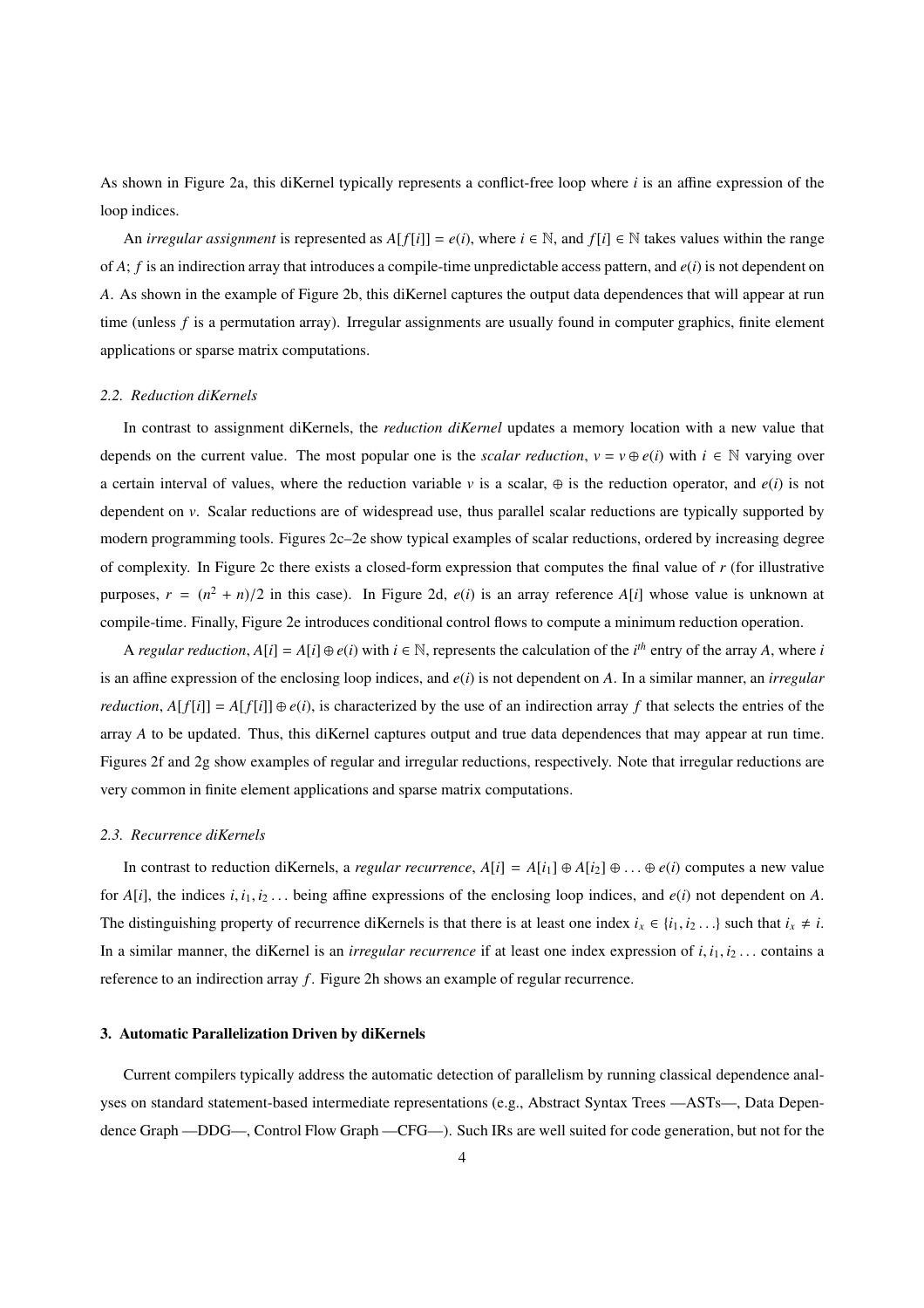

(a) Source code.



(b) Standard IR (ASTs, CFG and DDG) based on the statements of the program.

Figure 3: Dense matrix-vector multiplication.

analysis of full-scale applications. This section presents a new approach for the automatic parallelization of sequential programs driven by diKernels. The first stage is the construction of a new IR built on top of diKernels, named KIR, that exposes multiple levels of parallelism in sequential programs. The second stage is an automatic partitioning technique that generates a parallel counterpart for a sequential application targeting multicore processors. Next, Section 3.1 formally defines the KIR and Section 3.2 sketches the KIR-driven automatic partitioning procedure.

# *3.1. KIR: A diKernel-based Intermediate Representation*

Without loss of generality, assume that the source code of a program is represented by a statement-based IR that consists of a forest of ASTs, a DDG and a CFG. For illustrative purposes, Figure 3a shows an implementation of the dense matrix-vector multiplication. In each iteration *i* of the outer loop *f or<sup>i</sup>* , the dot product of the *i th* row of matrix *A* and vector *x* is computed (see lines 2–5). Next, the result is stored in the *i th* element of vector *y* (line 6). Figure 3b presents an excerpt of a typical IR where the ASTs represent source code statements. The CFG groups ASTs into basic blocks (dashed boxes) with precedence relationships (dashed edges). Loops are represented with preheader, header and latch basic blocks (*BB*) that initialize the loop index, check the loop exit condition and increment the loop index (see *BB*0, *BB*5 and *BB*4, respectively, for the loop *for<sub>i</sub>*). Finally, the DDG exhibits data dependences between statements (solid edges).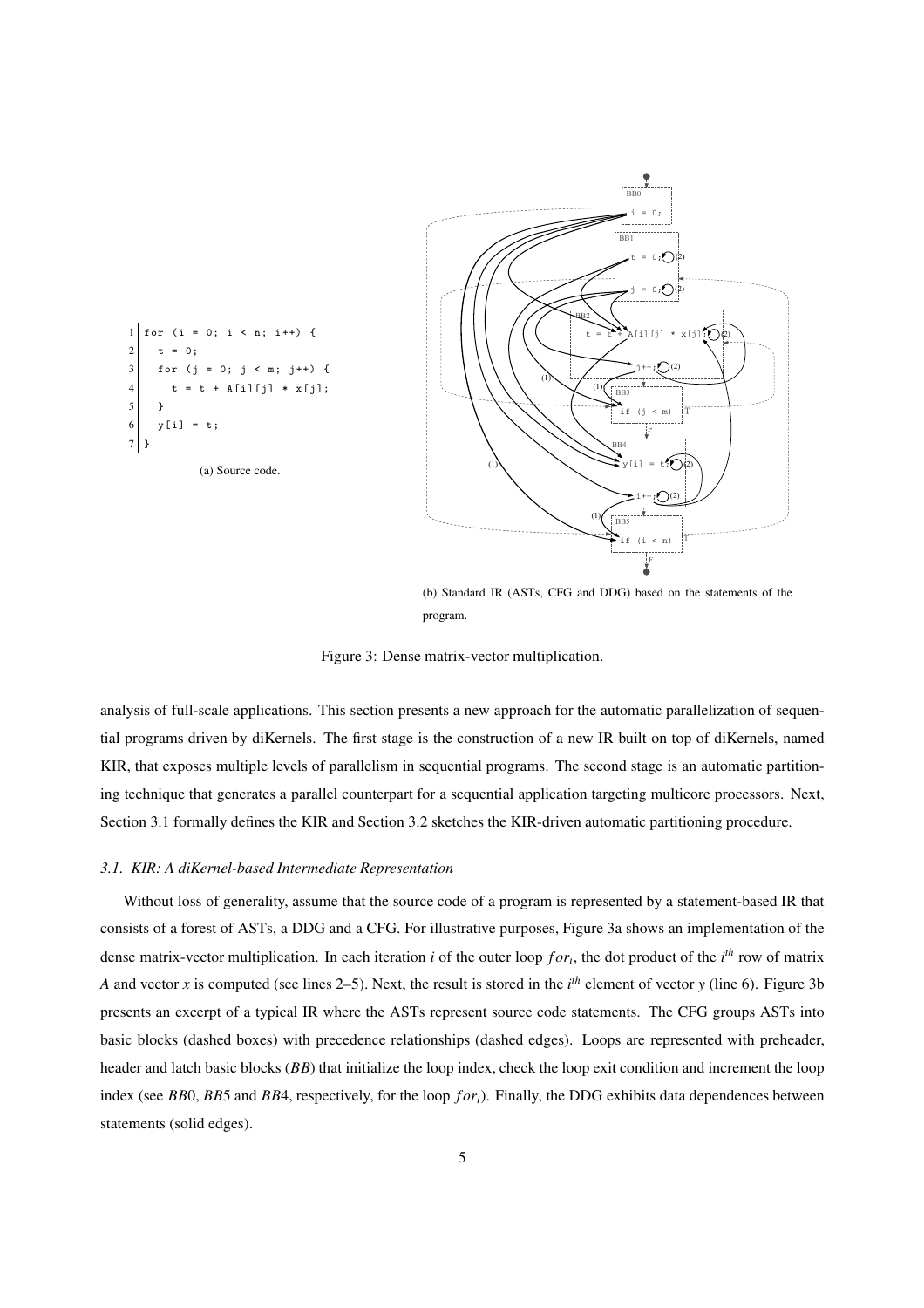



(a) Steps 1 and 2: diKernel-level data dependence graph  $(\rightarrow)$  with diKernel-level flow dependences (➡).

(b) Step 3: Hierarchy of execution scopes.

Figure 4: Construction of the KIR of the dense matrix-vector multiplication of Figure 3.

The construction of the KIR consists of three steps: first, the construction of the diKernels of the program and their dependence relationships (Definitions 3.1–3.2); second, the construction of flow dependences between diKernels (Definitions 3.3–3.4); and third, the construction of a hierarchy of execution scopes (Definitions 3.5–3.7) that reflects the computational stages of the sequential program and groups diKernels into these stages.

**Definition 3.1.** A **diKernel** is a directed graph  $K = (N, E)$  where E is the set of edges of a strongly connected *component of the DDG, and N is the set of ASTs such that each AST x<sup>i</sup>* ∈ *N fulfills two conditions: first, x<sup>i</sup> is an assignment-statement (thus, it is not a flow-of-control statement —e.g. branch, return, break, jump—); and second,* there exist edges  $x_i \to x_j$  or  $x_j \to x_i$  in E where  $x_j \in N$ . The term  $K < x_1 \dots x_n$ > denotes the ASTs  $x_1 \dots x_n$  that belong *to N.*

Definition 3.2. *Let S CC<sup>x</sup> and S CC<sup>y</sup> be two strongly connected components of the DDG associated with diKernels*  $K < x_1 \ldots x_n$  and  $K < y_1 \ldots y_m$ , respectively. A **diKernel-level data dependence** is an edge  $x_i \rightarrow y_j$  of the DDG such that  $SCC_x \neq SCC_y$ , with  $x_i \in \{x_1 \dots x_n\}$  and  $y_j \in \{y_1 \dots y_m\}$ . The term  $K \leq x_1 \dots x_n \geq K \leq y_1 \dots y_m$  denotes that *DDG edge that crosses diKernel boundaries.*

For illustrative purposes, Figure 4a shows the diKernel-level data dependence graph of the dense matrix-vector multiplication of Figure 3. According to Definition 3.1, the branch statements of *BB*3 (if  $(j \le m)$ ) and *BB*5 (if  $(i \le n)$ ) are ignored for the construction of the diKernels. The computation of the *for<sub>i</sub>* index *i* (line 1, Figure 3a) is represented by two diKernels:  $K \langle i_{BB0} \rangle$  for the index initialization (the term  $i_{BB0}$  denotes the statement i=0 of the basic block *BB*0 in Figure 3b); and  $K \lt i_{BB4}$  for the index update. Note that the *K* of the diKernel notation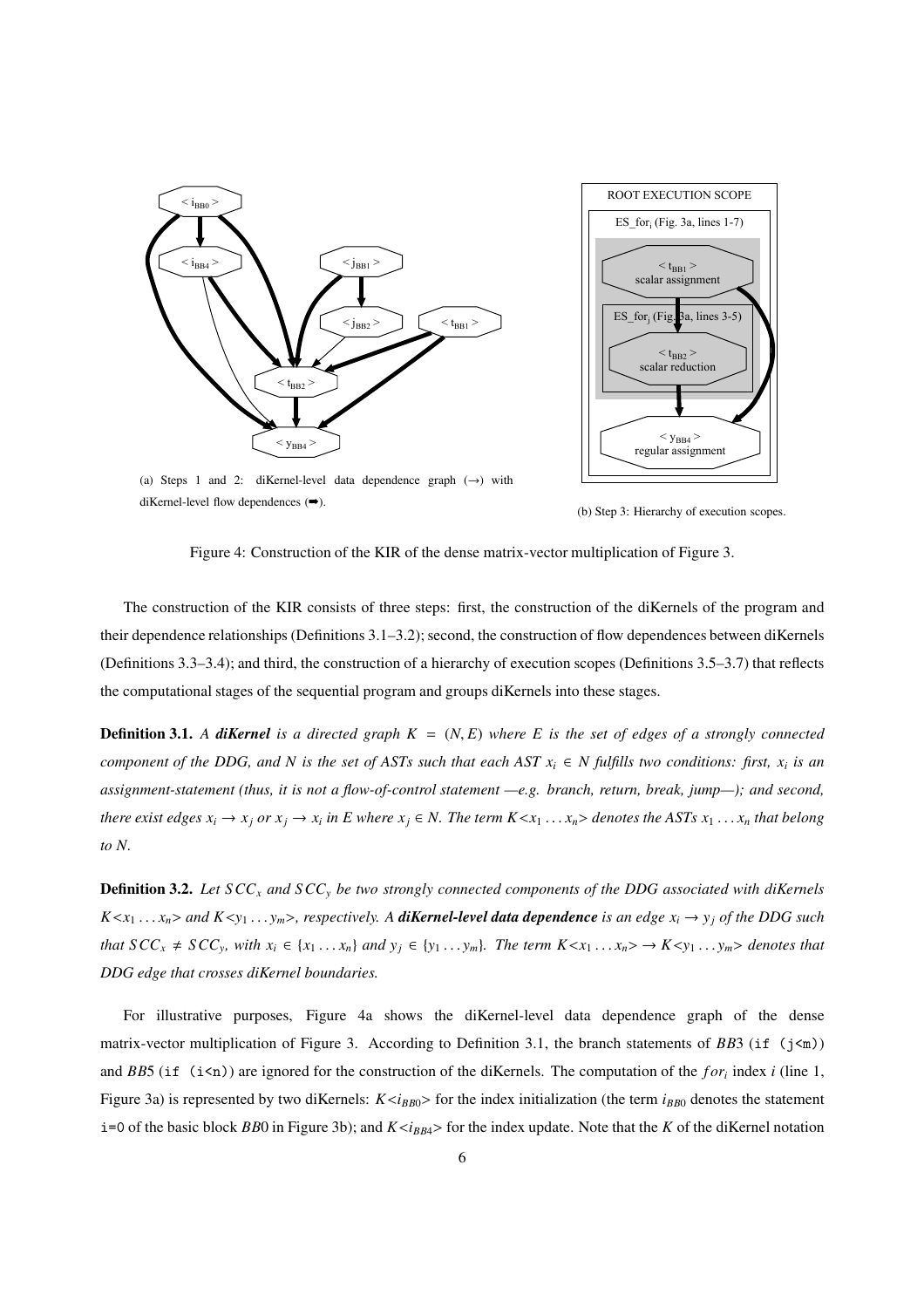is omitted in the figures due to space limitations. In a similar manner, the  $for_j$  index *j* is represented by  $K < j_{BB1}$ and  $K \lt j_{BB2}$ . The value of the dot product is stored in *t*. This temporary variable is initialized in  $K \lt t_{BB1}$  at the beginning of each  $for_i$  iteration (line 2, Figure 3a) and updated in  $K \lt t_{BB2}$  throughout the execution of the inner loop *for*<sub>*j*</sub> (line 4, Figure 3a). Finally, the storage of the dot product value in the output array *y* is represented by the diKernel  $K < y_{BB4}$ >. By construction, the edges of the DDG are captured in the diKernel-level data dependence graph as follows: first, the incoming edges of branch statements are ignored (see edges with label (1) in Figure 3b); second, the edges whose source and target statements belong to the same diKernel are subsumed in the diKernel (see edges with label (2) in Figure 3b); and third, the edges that cross diKernel boundaries are exposed as diKernel-level data dependences in Figure 4a (see non-labeled forward and backward edges in Figure 3b).

The second step in the construction of the KIR is to determine flow dependences between diKernels. The diKernel-level data dependence graph does not reflect the order in which diKernels are executed. For this purpose we define dominance relationship between statements (Definition 3.3) before identifying flow dependences between diKernels (Definition 3.4). Note that these definitions take into account the CFG, the DDG, the Dominator Tree (DT) and the production and use of values throughout the program (both for scalar variables and ranges of non-scalar variables —e.g. arrays, structs—).

Definition 3.3. *Let x<sup>i</sup> and x<sup>j</sup> be ASTs that represent statements of a program. We say there is a statement-level dominance relationship in the following situations:*

- *Assume that x<sup>i</sup> and x<sup>j</sup> belong to the same basic block BB. If x<sup>i</sup> precedes x<sup>j</sup> within BB, then x<sup>i</sup> dominates x<sup>j</sup> .*
- *Assume that x<sup>i</sup> and x<sup>j</sup> belong to di*ff*erent basic blocks BBi and BB j. If BBi dominates BB j or BBi belongs to the body of a loop whose header BBh dominates BB j, then x<sup>i</sup> dominates x<sup>j</sup> .*

Definition 3.4. *Let K<sup>x</sup> and K<sup>y</sup> be diKernels connected by a diKernel-level data dependence*  $K < x_1 \ldots x_n$   $\rightarrow K < y_1 \ldots y_m$  >. We say there is a **diKernel-level flow dependence**,  $K_x \rightarrow K_y$ , if it holds that state*ment*  $x_i$  *dominates statement*  $y_j$  *and*  $DEF(x, x_i) \supseteq \text{USE}(x, y_j)$ ; where  $x_i \rightarrow y_j$  is the edge of the DDG associated with  $K < x_1 \ldots x_n > \rightarrow K < y_1 \ldots y_m >$ , and DEF(x, x<sub>i</sub>)/*USE*(x, y<sub>i</sub>) is the range of values produced/*used throughout the execution of statement x<sup>i</sup>* /*yj .*

For illustrative purposes, Figure 4a highlights the diKernel-level flow dependences of the diKernel-level data dependence graph. As can be seen,  $K \langle i_{BB0} \rangle \rightarrow K \langle i_{BB4} \rangle$  represents the flow between the initialization of the loop index *i* in the preheader of the loop (*BB*0) and its update in the latch of the loop (*BB*4). The two conditions hold as follows: first, the statement  $i_{BB0}$  dominates the statement  $i_{BB4}$  because *BB*0 dominates *BB*4; and second, *i* is a scalar variable, thus DEF( $i$ ,  $i_{BB0}$ ) = USE( $i$ ,  $i_{BB4}$ ) = { $i$ }. The source code of the dense matrix-vector multiplication of Figure 3a does not contain diKernel-level flow dependences between non-scalar variables. Note that, in many programs, dependences are coded in very complex ways, for instance, through the usage of pointers. Our approach deals with pointers in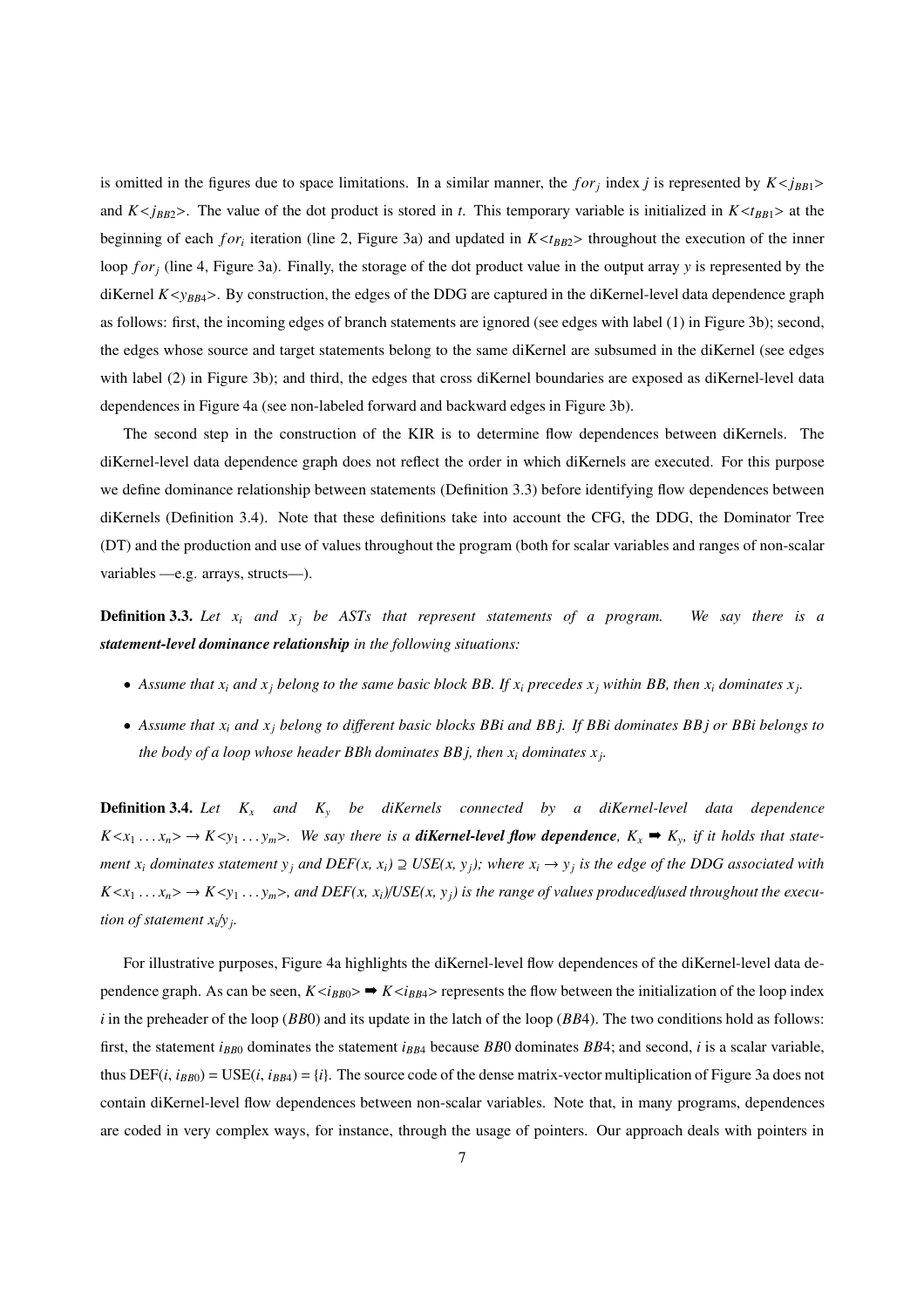the algorithm for recognition of diKernels [13], which applies *array recovery* techniques to transform pointer-based programs into a semantically equivalent array-based form (similar to [17]). Illustrative examples of ranges of values of non-scalar variables (both array-based and pointer-based) produced/used in different statements will be described later in Section 4.

The third step in the construction of the KIR is to build the hierarchy of execution scopes. Typically, loops often consume most of the execution time and thus optimizations that improve their performance may have a significant impact on the overall efficiency. The goal of the hierarchy of execution scopes is to expose the computational stages of the program to the compiler. For this purpose, execution scopes are built upon loops (Definition 3.5) and organized in a hierarchy of execution scopes (Definition 3.6). In addition, diKernels are attached to execution scopes (Definition 3.7) to capture the computational stage of the sequential program where they are executed. Finally, diKernels are labeled with the type of assignment, reduction or recurrence diKernel that they carry out during the computation of their execution scope.

Definition 3.5. *Assume that a program is represented by a hierarchy of regions. An execution scope is a loop region*  $R_L$  *such that there exists a perfectly nested loop*  $L, L_1, \ldots, L_n$ *, being L the outermost loop.* 

Definition 3.6. *The hierarchy of execution scopes is a tree whose set of nodes are the execution scopes of the program. The root node is a special execution scope that represents the program as a whole. The children of a node are built as follows. Let R<sup>L</sup> be an execution scope, L its outermost loop, and Lparent the parent loop of L. If Lparent does not exist, then R<sup>L</sup> is set as child of the root execution scope. Otherwise, R<sup>L</sup> is set as child of Rparent, where Rparent is the execution scope of Lparent.*

**Definition 3.7.** Let  $x_1 \ldots x_n$  be the ASTs of a diKernel  $K \leq x_1 \ldots x_n$ >. Let  $L_1, \ldots, L_n$  be the innermost loops that *contain*  $x_1, \ldots, x_n$ *, respectively. We say that*  $K \le x_1 \ldots x_n$  *belongs to the execution scope*  $R_L$  *if and only if*  $R_L$  *is the execution scope of the innermost common loop for*  $L_1, \ldots, L_n$ *. By construction, if*  $x_1$  *is the index of a loop*  $L$ *, and*  $K < x_1$  is the diKernel that initializes this loop index, then  $K < x_1$  belongs to  $R_L$ *.* 

For illustrative purposes, Figure 4b shows the hierarchy of execution scopes. The dense matrix-vector multiplication of Figure 3a contains two loops  $for_i$  and  $for_j$  that are not perfectly nested. Thus, the execution scope of loop *f or<sup>j</sup>* (from now on, *ES f orj*) is a child of *ES f or<sup>i</sup>* , which is in turn a child of the root execution scope that represents the whole program. According to Definition 3.7, the diKernels  $K \leq j_{BB}$  and  $K \leq j_{BB}$  that capture the computation of loop index *j* are attached to  $ES\_for_j$  (in a similar manner,  $K < i_{BB0} >$  and  $K < i_{BB4} >$  are attached to  $ES\_for_i$ ). Note that these diKernels and their incoming/outgoing diKernel-level dependences (e.g.  $K \lt j_{BB1} > \rightarrow K \lt j_{BB2}$ ) are not shown in the KIR of Figure 4b: their computation is not relevant to describe the operations carried out in the program, and loop indices are already represented in the notation of the execution scope and diKernel types. The remaining diKernels  $K < t_{BB}$ ,  $K < t_{BB2}$  and  $K < y_{BB4}$  contain a unique assignment-statement, thus they are attached to the execution scope of the innermost loop that contains each statement: *ES f or<sup>i</sup>* , *ES f or<sup>j</sup>* and *ES f or<sup>i</sup>* , respectively.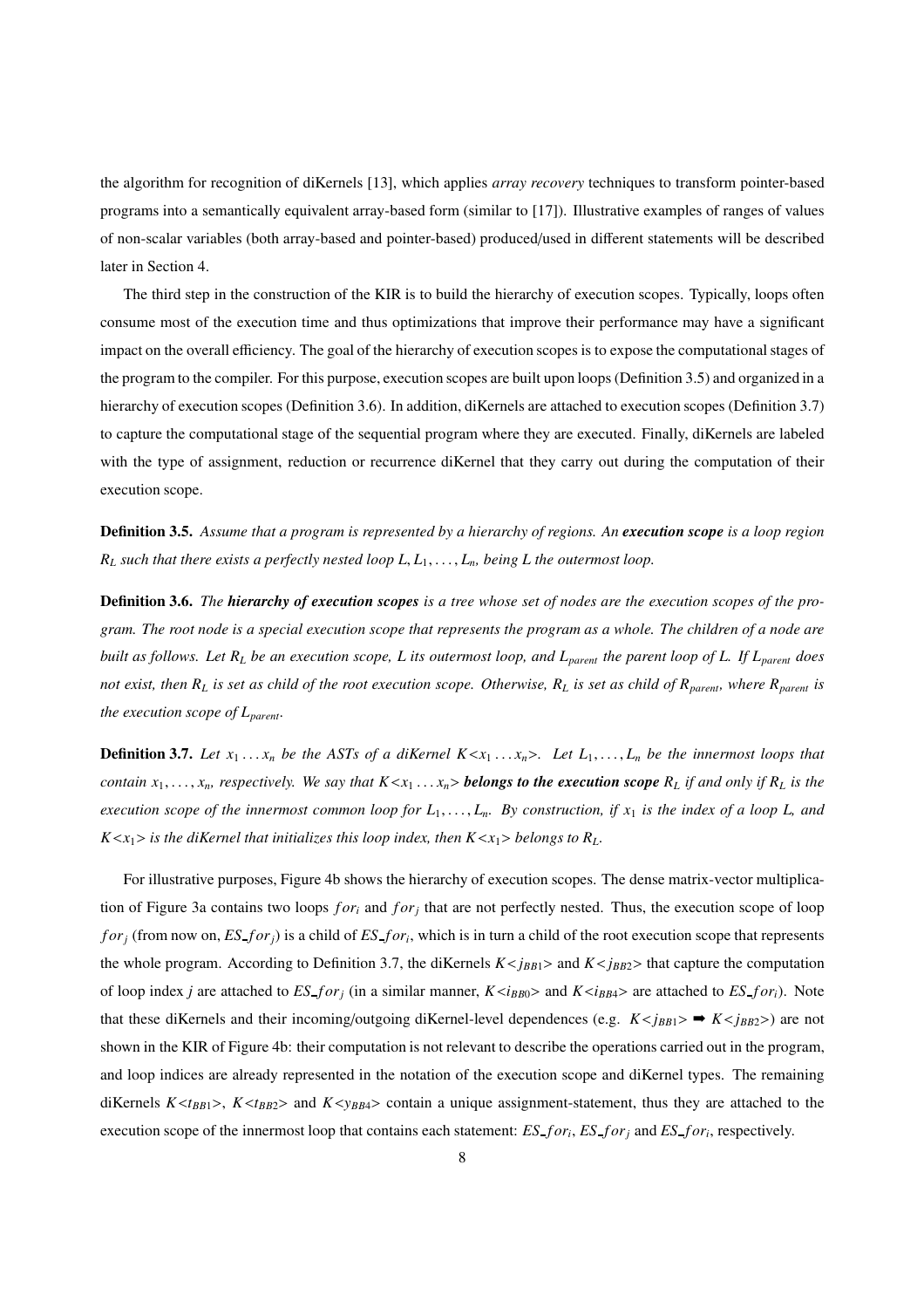In summary, the new diKernel-based IR captures the whole semantics of the sequential program, but it only exposes to the compiler the program features that are key to find the parallelism implicit in the sequential code.

## *3.2. Automatic partitioning driven by the KIR*

This section presents a new KIR-driven automatic partitioning technique to transform a sequential program into a parallel counterpart for multicore processors. As input, our approach takes the KIR presented in Section 3.1, which provides the program characteristics needed for the parallelization of the input sequential code. The method consists of two steps. The first step is to filter out the diKernel-level dependences of the KIR that do not prevent the parallelization of the sequential application (from now on, *spurious* diKernel-level dependences). The second step is the construction of an efficient OpenMP-enabled parallelization strategy for the sequential program as a whole.

Regarding the first step, one of the most important techniques to detect spurious diKernel-level dependences is the privatization of program variables, as it avoids memory-related dependences (i.e. anti- and output dependences) [18]. A scalar variable *x* defined within a loop is said to be privatizable [12] with respect to that loop if and only if every path from the beginning of the loop body to a use of *x* within that body must pass through a definition of *x* before reaching that use. Thus, given a set of privatizable scalar variables  $x, y, z...$  in a loop  $L$ , our technique searches for connected subgraphs of the KIR contained in the execution scope associated to *L* that represent the computations carried out on the variables *x*, *y*,*z*. . . Each subgraph, including children execution scopes with only diKernels referencing these variables, is *shaded* in order to omit these parts of the KIR in the discovering of parallelism. Thus, the diKernel-level dependences of the KIR are analyzed to detect the spurious ones.

Definition 3.8. *A diKernel-level dependence is spurious if one of the following conditions is fullfilled:*

- 1. Let  $K \leq x_i$  and  $K \leq y_i$  be diKernels connected with a diKernel-level flow dependence  $K \leq x_i$   $\Rightarrow$   $K \leq y_i$ . If  $K \leq x_i$ *belongs to a shaded subgraph, then*  $K < x_i$   $\Rightarrow K < y_j$  *is spurious.*
- 2. Let  $K \leq x_i >$  and  $K \leq y_i >$  be diKernels connected with a diKernel-level data dependence  $K \leq x_i >$   $\rightarrow$   $K \leq y_i >$ . If  $x_i$ *dominates y<sub>j</sub> and DEF(x, x<sub>i</sub></sub>)* ∩ *USE(x, y<sub>i</sub>)* =  $\emptyset$ *, then K<x<sub>i</sub>>*  $\rightarrow$  *<i>K*<*y<sub>i</sub>*> *is spurious.*
- 3. *Consider a sequence of three execution scopes, each one with an attached diKernel*  $K \lt x_i > K \lt x_j$  *and*  $K \lt y_i > K$ *, respectively.* Assume that the diKernels are connected with the diKernel-level flow dependences  $K < x_i$   $\Rightarrow K < x_j$ ,  $K \langle x_i \rangle \rightarrow K \langle y_i \rangle$ , and  $K \langle x_i \rangle \rightarrow K \langle y_i \rangle$ . If  $DEF(x, x_i) = USE(x, x_i) = DEF(x, x_i) = USE(x, y_i)$ , then  $K \langle x_i \rangle \rightarrow K \langle y_i \rangle$  *is spurious.*

In the dense matrix-vector multiplication of Figure 3a, the scalar variable *t* is privatizable because every path from the beginning of  $for_i$  to the uses at lines 4 and 6 goes through the definition of line 2. Therefore, the KIR of Figure 4b contains a shaded subgraph composed of  $K < t_{BB1} > K < t_{BB2} > K < t_{BB1} > \rightarrow K < t_{BB2} >$ , and the execution scope *ES\_for<sub>j</sub>* of the inner loop *for*<sub>*j*</sub>. Consequently, the diKernel-level dependences  $K < t_{BB1} > \rightarrow K < y_{BB4} >$  and  $K < t_{BB2} > \rightarrow K < y_{BB4} >$ are marked as spurious according to Definition 3.8, case 1.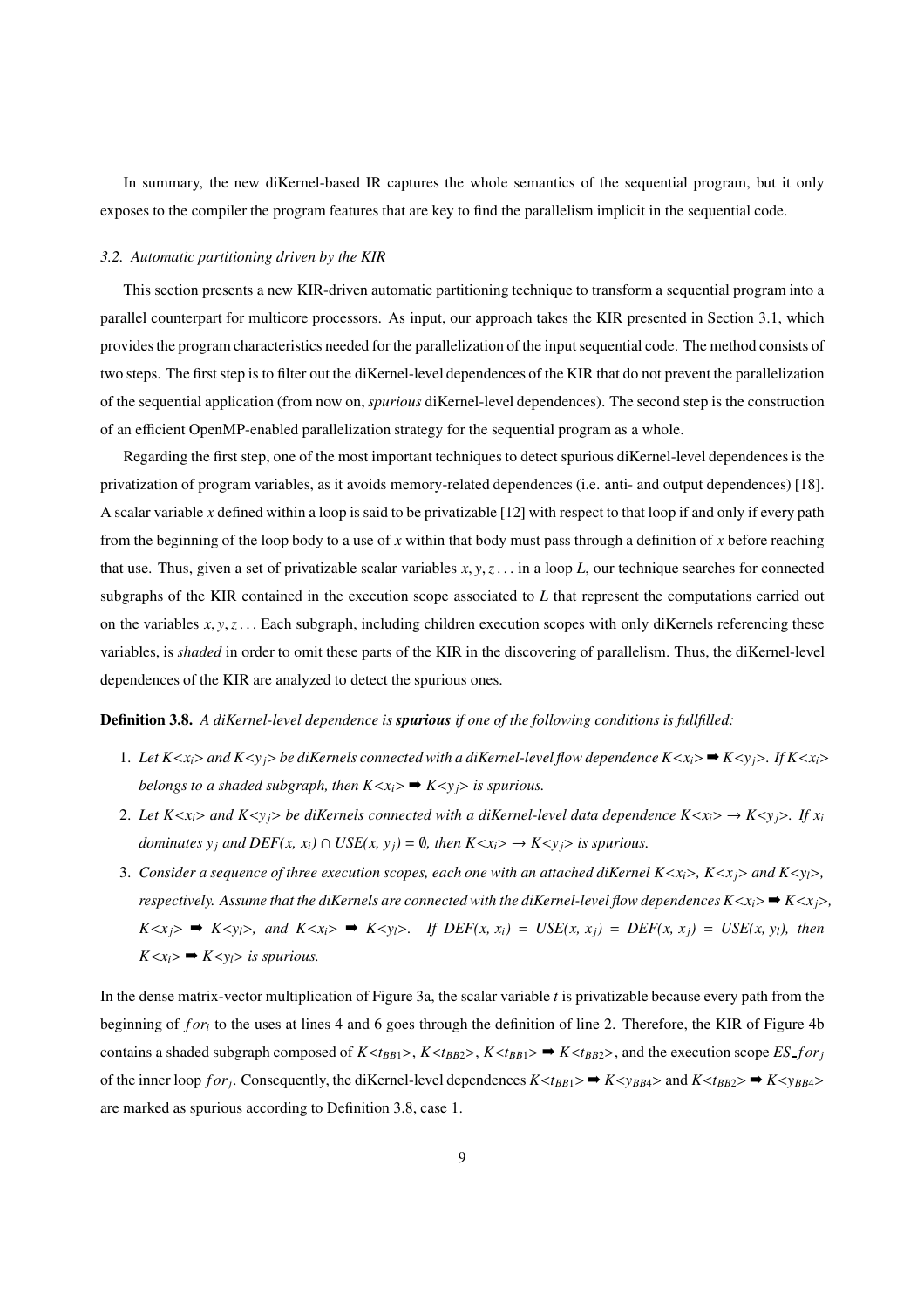The second step is to determine the OpenMP-enabled parallelization strategy that will drive the generation of parallel source code. The key idea is to find the critical path in the KIR and execute such computations within a unique parallel region in order to minimize thread creation/destruction. Our approach is based on the existence of parallelizing transformations designed for each type of diKernel. The procedure is as follows: (1) scalar reduction diKernels are executed as parallel reduction operations (using the reduction OpenMP clause); (2) regular assignment and regular reduction diKernels are converted into forall parallel loops [19]; (3) irregular assignment and irregular reduction diKernels are transformed via an array expansion technique [20, 21]; (4) in general, recurrence diKernels cannot be transformed in parallel code, but there exist parallelizing transformations for particular cases [22] (examples will be shown in Section 4). Thus, the critical path is the longest path that only contains diKernel-level flow dependences and parallelizable diKernels.

The target architecture addressed in this paper are multicore processors. In general, the parallelism available in parallelizable diKernels will suffice to generate a few coarse-grain threads to run on the multicore processor. As a consequence, when the KIR presents several critical paths that share computations, the non-shared parts are serialized in a unique critical path within the parallel region. Note that no synchronization between the non-shared computations is needed as they are not connected via diKernel-level dependences.

Given a parallel region of a critical path, our automatic partitioning strategy minimizes the synchronization overhead between diKernels. Thus, for each  $K \le x_i > \implies K \le y_j$ , the algorithm checks that: (1)  $K \le x_i >$  and  $K \le y_j >$  represent conflict-free computations that can be reordered arbitrarily; and (2) given DEF(*x*,  $x_i$ ) for  $K < x_i$  and USE(*x*,  $y_i$ ) for  $K \lt y_i$ , then DEF(*x*, *x<sub>i</sub>*) = USE(*x*, *y<sub>i</sub>*). Under these conditions, the same workload distribution is scheduled for  $K \lt x_i$ and  $K \leq y_i$  in order to guarantee that the same thread is responsible for producing the value of  $K \leq x_i$  that is consumed by  $K \leq y_i$ . As a result, no barrier is needed to preserve the diKernel-level flow dependence  $K \leq x_i$ . The reordering to assign the same workload distribution is achieved by applying the same OpenMP scheduling clause.

Finally, the creation and destruction of OpenMP threads is minimized. If the parallel region is contained in a loop, OpenMP parallel directives are moved to enclose that loop. The critical path is confined between barriers, and the remaining computations in the loop are isolated into OpenMP single regions. This situation is very common in numerical simulations, as will be shown in Sections 4.4 and 4.5.

For illustrative purposes, the critical path of the KIR of the dense matrix-vector multiplication (see Figure 4b) consists of a single diKernel  $K < y_{BB4}$  attached to  $ES\_for_i$ . The type of diKernel is parallelizable. Thus, the conflict-free computations of the regular assignment are converted into a forall parallel loop. Note that the variables covered by the shaded subgraph are privatized within the parallel region.

Overall, our approach enables the automatic parallelization of full-scale applications for multicore processors minimizing the parallel overhead. The KIR naturally reflects the structure of the source code and thus avoids the violation of the data-flow constraints specified by the programmer. The next section details more complex examples extracted from both synthetic and real codes.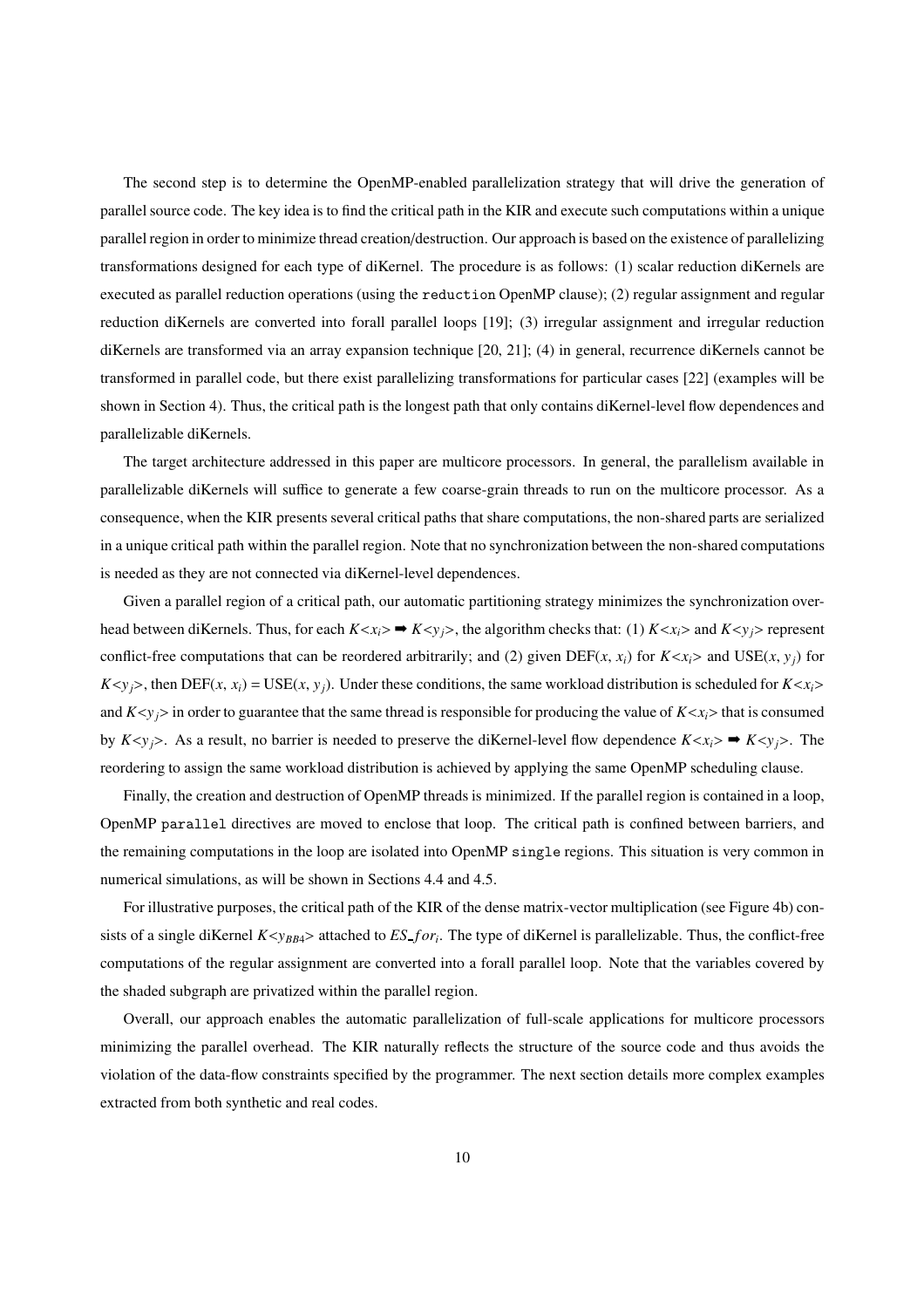# 4. Automatic Parallelization of the Benchmark Suite

In this section, the potential of our KIR-driven automatic parallelization technique is evaluated with a set of benchmarks that are representative of important problems in computational science and engineering. Section 4.1 presents synthetic benchmarks that represent the main types of diKernels. Sections 4.2 and 4.3 describe important routines from dense/sparse linear algebra and image processing. Finally, Sections 4.4 and 4.5 focus on two full-scale applications from the SPEC CPU2000 benchmark suite.

# *4.1. Synthetic benchmarks*

Some simple implementations of assignment, reduction and recurrence diKernels were shown in Figure 2. In all these cases, the KIR consists of one execution scope *ES f or<sup>i</sup>* (apart from the root execution scope) that contains one diKernel (either  $K < r_3 >$  or  $K < A_2 >$ ). Note that the subindex refers to the line number (e.g. the term  $r_3$  refers to the assignment-statement  $r=r+i$  in line 3 of Figure 2c). The most relevant difference between the examples is the type of diKernel (see the captions of Figure 2).

From the point of view of the automatic partitioning strategy, the examples of Figure 2 present a critical path composed of one diKernel. The parallelizing strategy hinges on the existence of parallelizing transformations specifically designed for each type of diKernel. As a result, the regular assignment of Figure 2a and the regular reduction of Figure 2f represent conflict-free loop iterations that are transformed into forall parallel loops [19]. The scalar reductions of Figures 2c–2e are executed as parallel reductions, which are usually supported in current parallel programming environments. The irregular assignment of Figure 2b and the irregular reduction of Figure 2g present cross-iteration dependences that are handled by parallelizing transformations based on array expansion [20, 21]. Finally, the regular recurrence of Figure 2h is recognized as a parallel prefix operation and an ad-hoc parallelizing transformation is applied [23].

## *4.2. Dense*/*sparse matrix-vector multiplication*

Different versions of the matrix-vector multiplication have been proposed in the literature. In Section 3, the dense matrix-vector product (*DenseAMUX* from now on) was studied in detail from the point of view of our KIR-driven automatic parallelization approach. In this section, three additional sparse versions extracted from SparsKit-II [24] will be studied: *AMUX*, *AMUXMS* and *ATMUX*.

The benchmark AMUX (see Figure 5b) multiplies a matrix *A* stored in compressed sparse row (CSR) format by a vector *x*. The source code is very similar to DenseAMUX of Figure 5a, the differences being the subscripted bounds of the inner loop (see *ia*[*i*] and *ia*[*i*+1] in line 3) and the subscripted subscripts of arrays *A*, *x* and *ja* (see line 4). Thus, both DenseAMUX and AMUX are represented by the same KIR (Figure 5c). Note that the compile-time unknowns introduced in AMUX by the CSR format (subscripted loop bounds and subscripted subscripts) are not exposed in the KIR as they do not determine the implicit parallelism available in the program (they mainly impact on locality exploitation). Consequently, the partitioning strategy behaves as described in Section 3.2 and succeeds in generating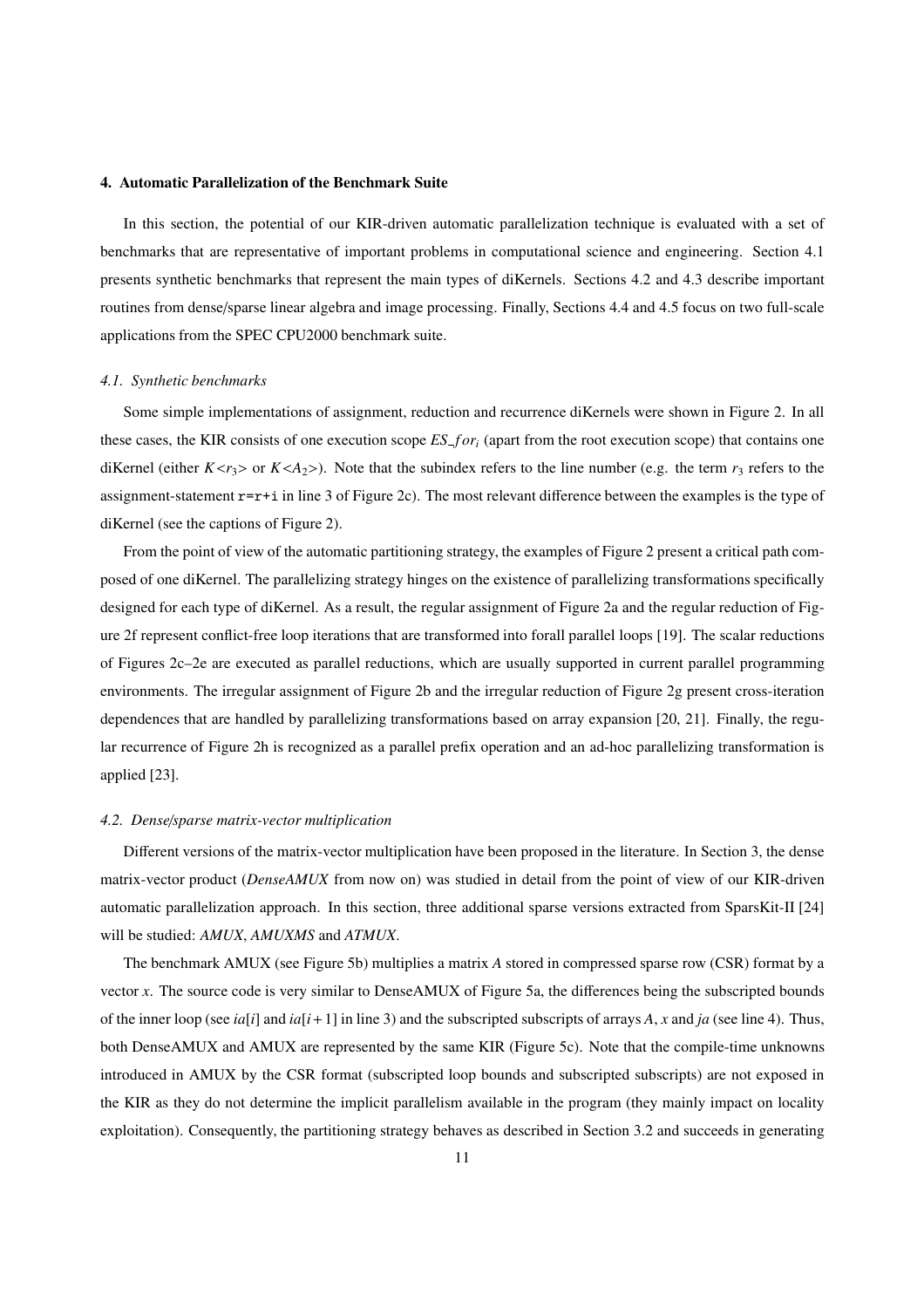```
for (i = 0; i < n; i++) {
2 t = 0:
3 \mid for (j = 0; j < m; j++) {
4 t = t + A[i][j] * x[j];5 }
6 y[i] = t;7 }
```
(a) Source code of DenseAMUX (dense matrix-vector multiplication).

```
1 \text{ for } (i = 0; i \leq n; i++)2 t = 0;3 \mid for (j = ia[i]; j < ia[i+1]-1; j++) {
4 t = t + A[j] * x[ja[j]];5 }
6 y[i] = t;
7 }
```


(c) KIR for DenseAMUX and AMUX.

(b) Source code of routine AMUX from SparsKit-II.



parallel code by privatizing *t* computed in  $K \lt t_2$  and  $K \lt t_4$  and generating a forall loop for the regular assignment  $K < y_6$  computed in *for<sub>i</sub>*.

The benchmark AMUXMS (Figure 6a) multiplies a matrix *A* in modified sparse row (MSR) format by a vector *x*. The source code first initializes the output vector *y* with the product of the diagonal of matrix *A* (stored in the first *n* entries of *A*) and vector *x*. Next, the remaining operations are computed and accumulated in the result *y*[*j*] (with *j* ∈ {0... *n* − 1}), using a regular access pattern. Again, the key characteristics are the subscripted loop bounds (line 5) and the subscripted subscripts of arrays *A*, *x* and *ja* (line 6). The benchmark ATMUX (Figure 6b) multiplies the transpose of a matrix *A* in CSR format by a vector *x*. This routine is very similar to AMUXMS, the only differences being the initial value of *y* (line 2) and the use of an irregular access pattern to accumulate the results in *y* (see subscripted subscript *y*[*ja*[*l*]] in line 6).

AMUXMS and ATMUX are also represented by a unique KIR (see Figure 6c) with two execution scopes *ES f or<sup>i</sup>* and  $ES_f \, or_{j,l}$ . Note that  $for_j$  and  $for_l$  are two perfectly nested loops and, according to Definition 3.5, they are represented by a unique execution scope. In both routines,  $ES_f or_i$  contains a regular assignment diKernel  $K < y_2$ > (note that the term  $K < y_2$ ) refers to the assignment-statement  $y[i]=$ ... in line 2 of Figures 6a and 6b). The main difference is the type of reduction diKernel that appears in  $ES\_for_{j,l}$ . AMUXMS contains a regular reduction  $K < y_6$ that stores values in *y*[*j*] (with  $j \in \{0 \dots n-1\}$ ) and all the subscripted subscripts affect read-only arrays (see line 6 in Figure 6a). In contrast, ATMUX contains an irregular reduction that writes values in *y*[*ja*[*l*]] according to a subscripted access pattern (see line 6 in Figure 6b). Until now, we have illustrated the detection of diKernel-level flow dependences with scalar variables. However, the diKernel-level dependence between  $K < y_2$  and  $K < y_6$  involves a range of values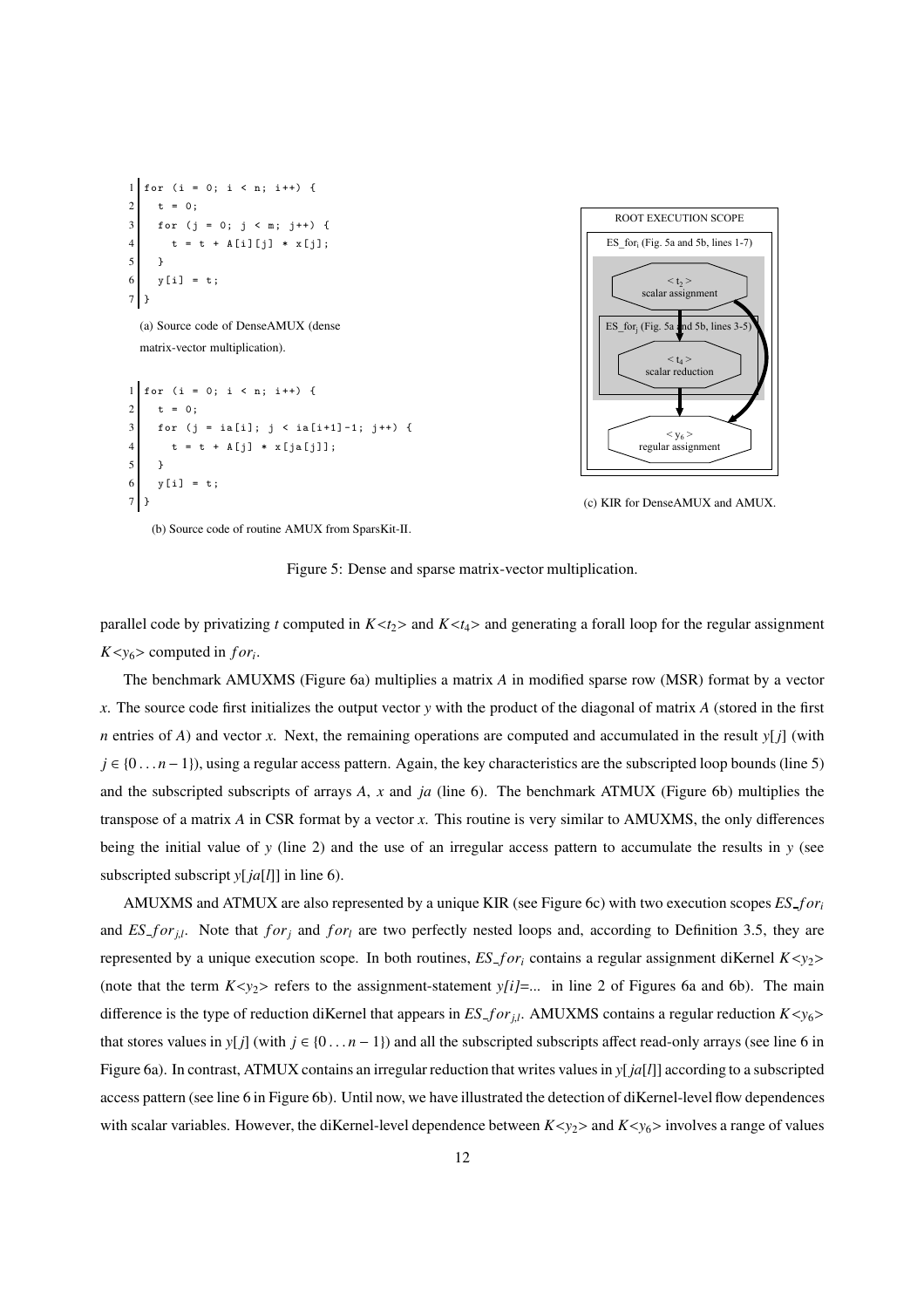```
1 \mid for (i = 0; i < n; i++) {
2 y[i] = A[i] * x[i];3 }
4 \mid for (j = 0; j < n; j + +) {
5 for (1 = ja[j]; 1 < ja[j+1]-1; 1++) {
6 y[j] = y[j] + A[i] * x[ja[i]];7 }
8 }
```
(a) Source code of routine AMUXMS from SparsKit-II.

```
1 \text{ for } (i = 0; i \leq n; i++)2 \quad y[i] = 0;3 }
4 \mid for (j = 0; j < n; j++)5 for (1 = ia[j]; 1 < ia[j+1]-1; 1++) {
6 y[ja[1]] = y[ja[1]] + x[j] * A[1];7 }
8 }
```


(c) KIR for AMUXMS and ATMUX.

(b) Source code of routine ATMUX from SparsKit-II.

Figure 6: Variations of sparse matrix-vector multiplication.

of the non-scalar variable *y* and, according to Definition 3.4, it is marked as flow due to the following reasons. First,  $y_2$  dominates  $y_6$  because both statements belong to two different basic blocks that belong to loops  $for_i$  and  $for_j$ such that  $for_i$  (lines 1–3) precedes  $for_j$  (lines 4–8) and, consequently, all the basic blocks of  $for_i$  dominate all the  $\text{basic blocks of } for_j$ . And second,  $\text{DEF}(y, y_2) \supseteq \text{USE}(y, y_6)$  because  $K \leq y_2$ > produces  $y[0:n - 1:1]$  and  $K \leq y_6$ > uses *y*[0:*n* − 1:1], the triplet *F*:*L*:*S* defining the range of values between the first position *F* and the last position *L* with a stride of *S* positions. As a result, in AMUXMS, DEF(*y*,  $y_2$ ) = USE(*y*,  $y_6$ ) =  $y[0:n - 1:1]$  and thus  $K < y_2$   $\Rightarrow K < y_6$  is a diKernel-level flow dependence. The subscripted subscript *y*[*ja*[*l*]] (line 6 in Figure 6b) represents a potential access to any element of array *y* and the same holds for ATMUX.

The automatic partitioning strategy of Section 3.2 proceeds as follows. The critical path is a unique diKernel-level flow dependence  $K < y_2$   $\rightarrow K < y_6$  with two parallelizable diKernels. Consequently, our technique generates a unique parallel region that covers *ES f or<sup>i</sup>* and *ES f orj*,*<sup>l</sup>* . In AMUXMS, both diKernels represent conflict-free computations, their iteration spaces are equal, and DEF(*y*, *y*<sub>2</sub>) = USE(*y*, *y*<sub>6</sub>). As a result, *for*<sub>*i*</sub> and *for*<sub>*i*</sub>,*l* are parallelized using the same workload distribution in order to avoid any synchronization between them. Regarding ATMUX, the parallelization of the irregular reduction  $K < y_6$  with array expansion requires the initialization of the sections of the expanded array *y* to the value that reaches the irregular diKernel, 0 in this case. Thus,  $for_i$  is not parallelized but replicated in each thread. Finally,  $for_{j,l}$  is parallelized using an OpenMP worksharing loop construct.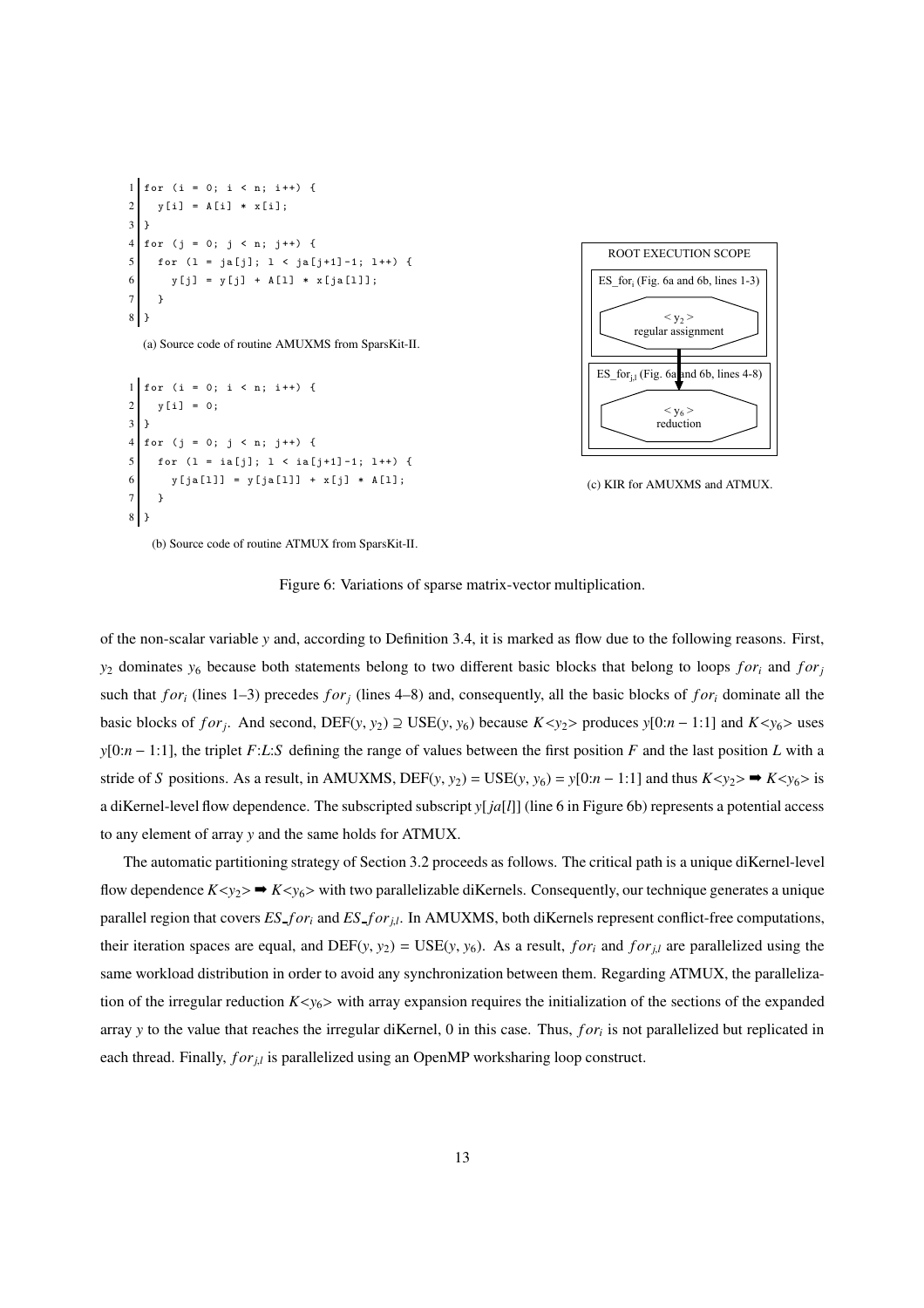#### *4.3. Sobel edge filter*

The *Sobel edge filter* is a well-known algorithm widely used in image processing and computer vision. It detects the edges of an image, that is, those pixels whose intensity is very different from the intensity of the neighboring pixels. Consider the implementation shown in Figure 7. For each pixel of the original image (see loop nest in lines 8–9), the program computes a convolution  $sumX$  of the  $3 \times 3$  matrix *GX* and the intensity of the pixel and its eight neighbors (lines 19–24). A similar convolution *sumY* with the  $3 \times 3$  matrix *GY* is also computed (lines 25–30). Finally, the sum of the absolute values of *sumX* and *sumY* is truncated to the interval [0, 255] (lines 34–35) and the resulting *SUM* is stored in the output *edgeImage data* (lines 37–38). Note that, in order to compute the convolutions, *SUM* is set to zero for the pixels at image boundaries (see control flow at lines 13–16).

Figure 8 shows the KIR of the Sobel benchmark. The convolution loops are represented by two execution scopes *ES for*<sub>*I*</sub>,*J* and *ES for*<sub>*L*</sub>*M* that contain one scalar reduction diKernel *K* < *sumX*<sub>21</sub> > and *K* < *sumY*<sub>27</sub> >, respectively. For the sake of clarity, diKernels of the different execution paths of *SUM* are summarized in one diKernel *K*<*S UM*35>. Note that we have selected a pointer-based implementation of the Sobel edge filter to demonstrate how our framework deals not only with array expressions but also with pointer-based accesses to non-scalar variables through array recovery techniques, as mentioned in Section 3.1. For instance, see the pointer dereference at line 37 of Figure 7. The pointer *edgeImage data* remains unchanged in the body of the loop nest *f orY*,*X*. The index of the outer loop *Y* ranges from 0 to *originalImage rows-1* with step 1. The index of the inner loop *X* ranges from 0 to *originalImage cols-1* with step 1, and *originalImage cols* multiplies the index *Y* in the dereference expression. Thus, the loop nest is traversing the *edgeImage data* memory region as an array, row-by-row, and the pointer-based expression can be rewritten as *edgeImage data[Y][X]*.

With respect to the parallelization strategy, *SUM* is a privatizable scalar variable because every use within the loop body is dominated by a definition at the beginning of the loop nest (e.g., uses of *SUM* at lines 34–38 are dominated by definitions at lines 14, 16, 31, 34 and 35). Scalar variables *sumX* and *sumY* are also privatized. By ignoring the shaded subgraph, the critical path consists of a unique diKernel  $K \leq \text{edgeImage\_data}_{37}$  executed in the scope of  $ES\_for_{XX}$ . As the type of diKernel is a regular assignment, the automatic partitioning strategy succeeds as described for the dense matrix-vector multiplication (see Section 4.2).

# *4.4. SWIM from SPEC CPU2000*

The SWIM application performs a weather prediction based on a numerical model of the shallow-water equations. It consists of an initialization phase and a time integration phase. In each time step, the subroutines CALC1, CALC2 and CALC3 (CALC3Z in the first time iteration) are called. For illustrative purposes, Figure 9a only shows part of the code of CALC1 (remaining computations are very similar). Note that there exist data dependences between iterations that prevent the parallel execution of different time steps. Thus, the rest of this section focuses on the automatic parallelization of a time step loop iteration (see lines 3–19 of Figure 9a; contents of *ES f orNCYCLE* in the KIR of Figure 9b) and such cross-iteration dependences are not shown either in the source code or in the KIR. Two loops in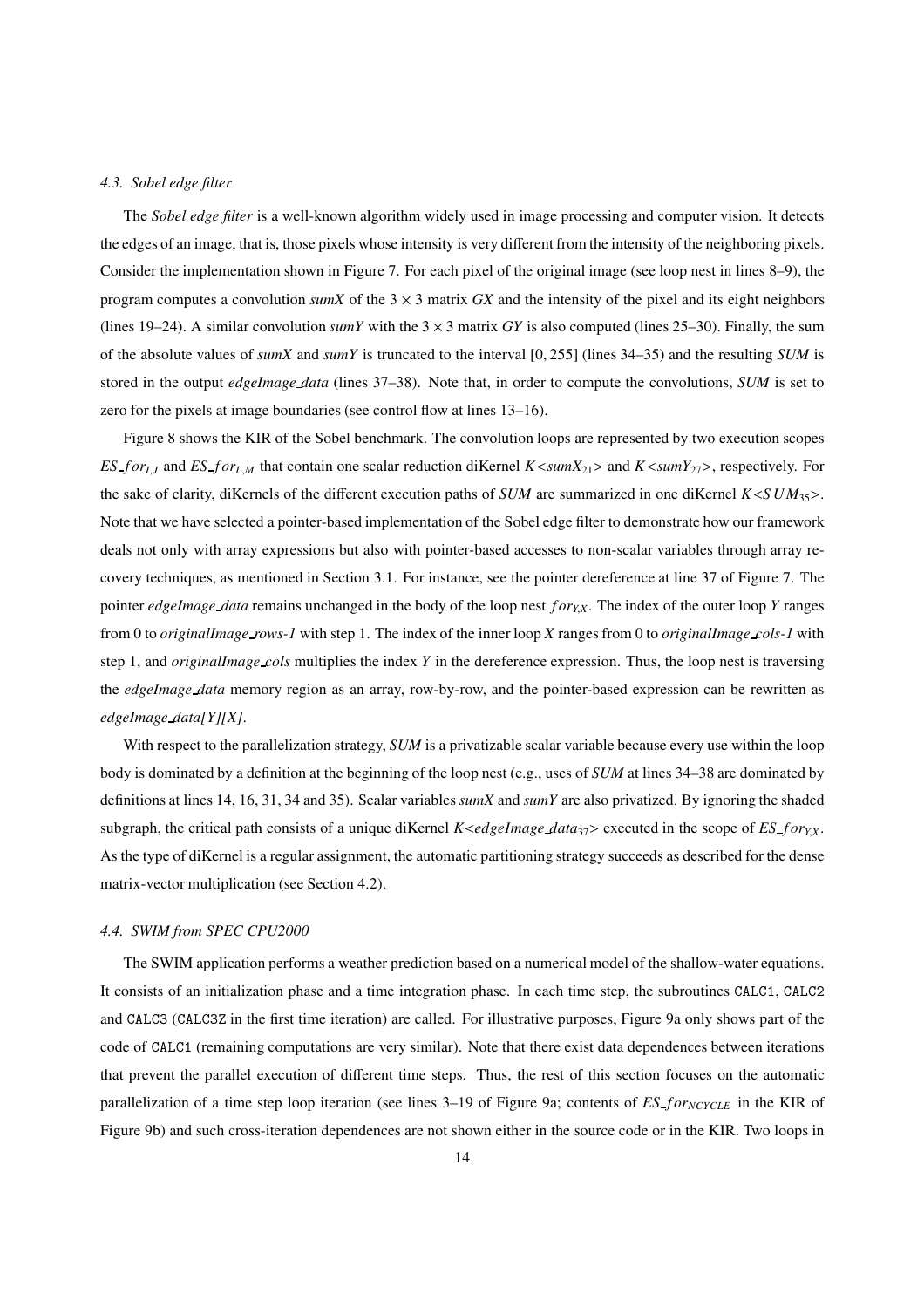```
1 void sobel ( unsigned char * edgeImage_data , unsigned char * originalImage_data ,
2 int originalImage_rows , int originalImage_cols) {
3
4 int GX [3][3], GY [3][3];
5 \quad \text{int} \quad X, Y, I, J, L, M;6 long sumX, sumY, SUM;
7
8 for (Y = 0; Y \leq (originalImagerows - 1); Y++) {
9 f \circ r(X = 0; X \leq (originalImage\_cols - 1); X++) {
10 sumX = 0;
11 sumY = 0;
12
13 if (Y == 0 || Y == (originalImagerows - 1))14 SUM = 0;
15 else if (X == 0 | | X == (originalImage\_cols - 1))16 SUM = 0;
17
18 else {
19 for(I = -1; I \leq 1; I++)20 for(J = -1; J \leq 1; J++)21 \vert sumX = sumX + (int)( (*(originalImage_data + X + I +
22 (Y + J) * \text{originalImage}_\text{coals}) * GX[I+1][J+1];23 }
24 }
25 for (L = -1; L \le 1; L++)26 for (M = -1; M \le 1; M++)27 sumY = sumY + (int) ( (*(originalImage_data + X + L +28 (Y + M) * originalImage_{cols}) * GY[L+1][M+1]),29 }
30 }
31 SUM = abs(sumX) + abs(sumY);
32 }
33
34 if ( SUM > 255) SUM = 255;
35 if(SUM < 0) SUM = 0;36
37 * (edgeImage_data + X + Y * originalImage_cols) =
38 255 - (unsigned char) (SUM);
39 }
40 }
41 }
```
Figure 7: Source code of the Sobel application.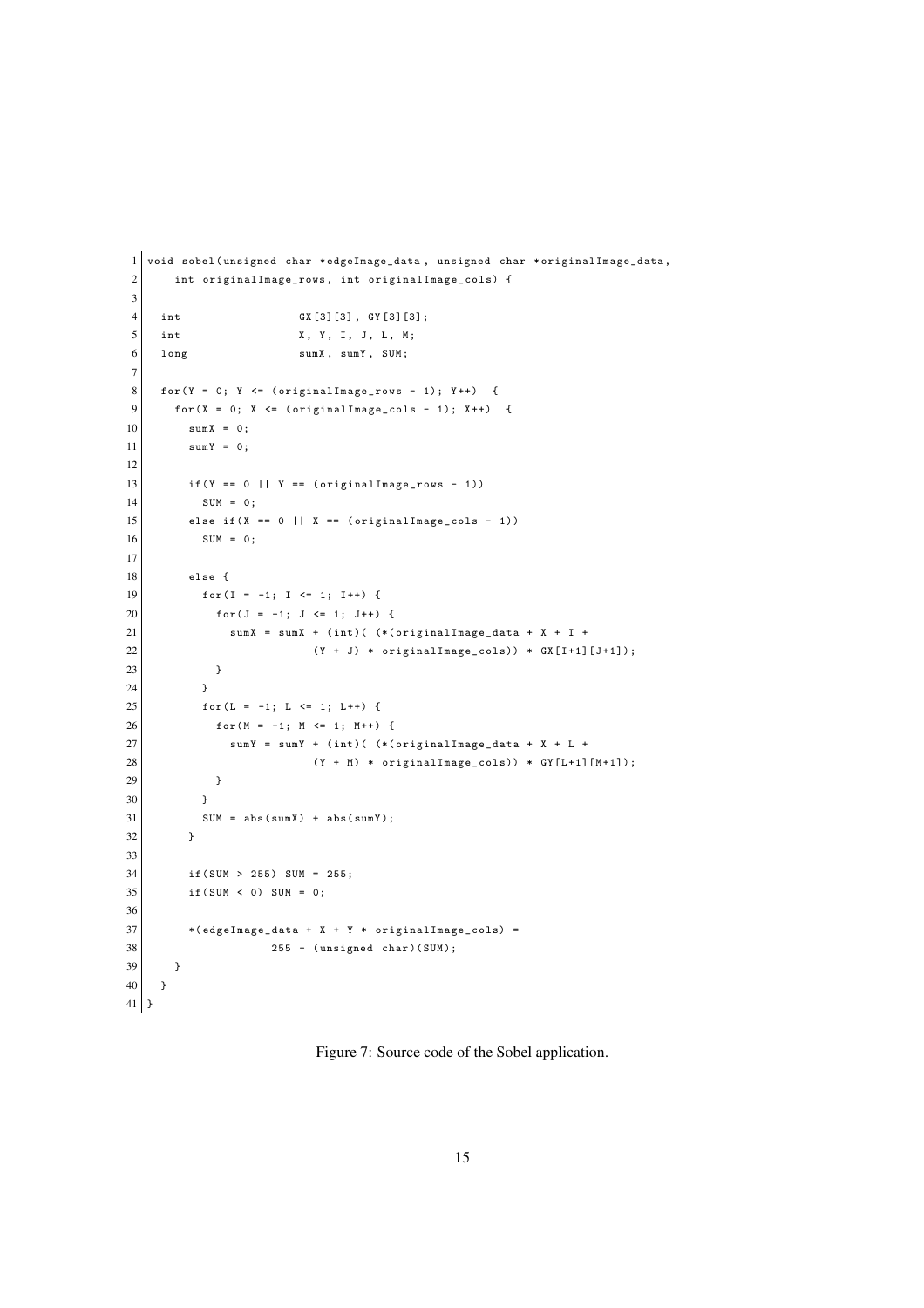

Figure 8: KIR of the Sobel application of Figure 7.



(b) KIR.

Figure 9: Excerpt of the source code and KIR of the SWIM application.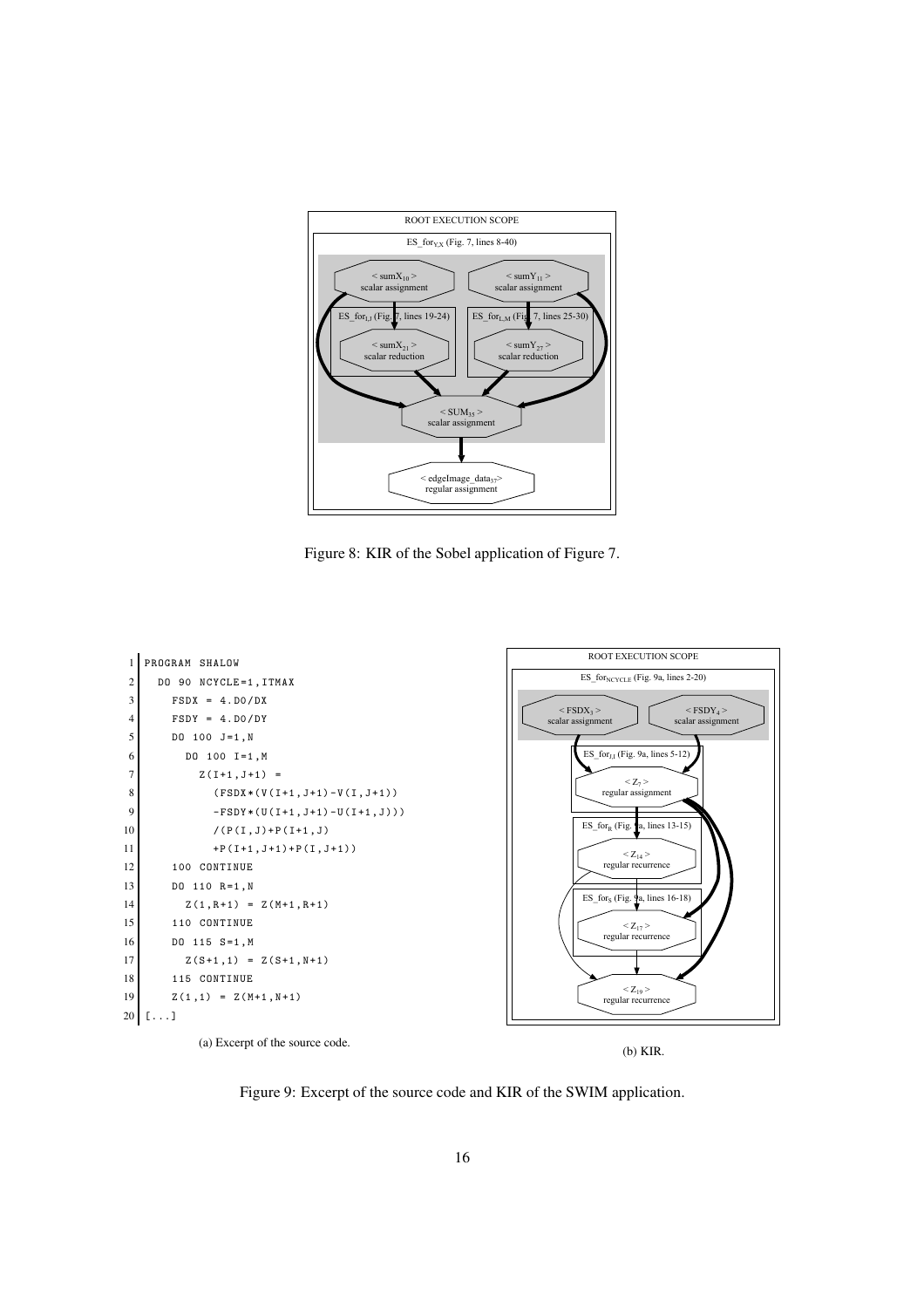

| diKernel       | Defined and used data                      |  |  |  |
|----------------|--------------------------------------------|--|--|--|
| $K < Z_7 >$    | $DEF(Z, Z_7) = Z[2:M+1:1][2:N+1:1]$        |  |  |  |
|                | $USE(Z, Z_7) = Z[:1][::1]$                 |  |  |  |
| $K < Z_{14} >$ | $DEF(Z, Z_{14}) = Z[1:1:1][2:N+1:1]$       |  |  |  |
|                | $USE(Z, Z_{14}) = Z[M+1:M+1:1][2:N+1:1]$   |  |  |  |
| $K < Z_{17} >$ | $DEF(Z, Z_{17}) = Z[2:M+1:1][1:1:1]$       |  |  |  |
|                | $USE(Z, Z_{17})=Z[2:M+1:1][N+1:N+1:1]$     |  |  |  |
| $K < Z_{19} >$ | $DEF(Z, Z_{19}) = Z[1:1:1][1:1:1]$         |  |  |  |
|                | $USE(Z, Z_{19}) = Z[M+1:M+1:1][N+1:N+1:1]$ |  |  |  |

Figure 10: Data analysis of the source code and KIR of Figure 9 (SWIM).

*ES*<sub>*for*</sub>*J*<sub>*I*</sub> (lines 5–12) compute a subset of the values of matrix *Z* using as input matrices *U*, *V* and *P* calculated in previous time steps. Next, the loop in *ES f or<sup>R</sup>* (lines 13–15), the loop in *ES f or<sup>S</sup>* (lines 16–18) and an assignmentstatement (line 19) copy values of *Z* from the last row/column to the first row/column.

The KIR contains a sequence of execution scopes *ES f orJ*,*<sup>I</sup>* , *ES f or<sup>R</sup>* and *ES f or<sup>S</sup>* one after another. First, a regular assignment  $K < Z_7$  represents the conflict-free computations of the first loop  $for_{JJ}$  (lines 5–12). Second, the regular recurrence diKernel  $K < Z_{14} >$  captures the copy of *Z* values to the first row of *Z* (in a similar manner,  $K < Z_{17} >$ captures the copies to the first column of *Z*). And third,  $K \leq Z_{19}$  also copies the element  $Z(M+1, N+1)$  to  $Z(1, 1)$ . Figure 10 illustrates the ranges of defined/used values of *Z* for each diKernel. Finally, note that the KIR contains a shaded subgraph with *K*<*FS DX*3> and *K*<*FS DY*4> that capture the privatizable scalar variables *FSDX* and *FSDY*.

The most relevant issue of this KIR is that  $K < Z_7$ ,  $K < Z_{14}$ ,  $K < Z_{17}$  and  $K < Z_{19}$  are connected with flow and data diKernel-level dependences. Thus, the automatic partitioning strategy starts by searching spurious diKernel-level dependences. First,  $K \leq FSDX_3$   $\Rightarrow K \leq Z_7$  and  $K \leq FSDY_4$   $\Rightarrow K \leq Z_7$  are spurious because  $K \leq FSDX_3$  and  $K < FSDY_4$  belong to the shaded subgraph (see Definition 3.8, case 1). In addition,  $K < Z_{14} > \rightarrow K < Z_{17} >$  is spurious because the statement  $Z_{14}$  dominates  $Z_{17}$  but  $Z_{14}$  modifies a set of *Z* entries (DEF(*Z*,  $Z_{14}$ ) =  $Z[1:1:1][2:N+1:1]$ ) that is not used in *Z*<sub>17</sub> (USE(*Z*, *Z*<sub>17</sub>) = *Z*[2:*M* + 1:1][*N* + 1:*N* + 1:1]) and thus DEF(*Z*, *Z*<sub>14</sub>) ∩ USE(*Z*, *Z*<sub>17</sub>) = ∅ (see Definition 3.8, case 2). In a similar manner,  $K < Z_{14} > \rightarrow K < Z_{19} >$  and  $K < Z_{17} > \rightarrow K < Z_{19} >$  are also spurious diKernellevel dependences. The rest of the KIR contains three critical paths  $K \ll Z_7$   $\Rightarrow$   $K \ll Z_1 \ll Z_7$   $\Rightarrow$   $K \ll Z_7 \gg Z_7$ , and  $K < Z_7$   $\rightarrow$  *K* <  $Z_1$   $\rightarrow$  that share the computations of *K* <  $Z_7$  >. Thus, a parallel region that encloses the three critical paths is created and the computations of  $K \ll Z_{14}$ ,  $K \ll Z_{17}$  and  $K \ll Z_{19}$  are executed in sequence after a barrier to avoid diKernel-level flow dependences violation. *K<Z*<sub>7</sub>> is a regular assignment and is transformed in a forall loop.  $K < Z_{14}$  is a regular recurrence but, as DEF(*Z*,  $Z_{14}$ ) ∩ USE(*Z*,  $Z_{14}$ )= Ø, it can be transformed in a forall loop. The same is true for  $K < Z_{17} > K < Z_{19} >$  is a diKernel with an only statement and is executed into an OpenMP single region. Due to their similarities, the same analysis of CALC1 is applied to CALC2, CALC3 and CALC3Z. Finally, the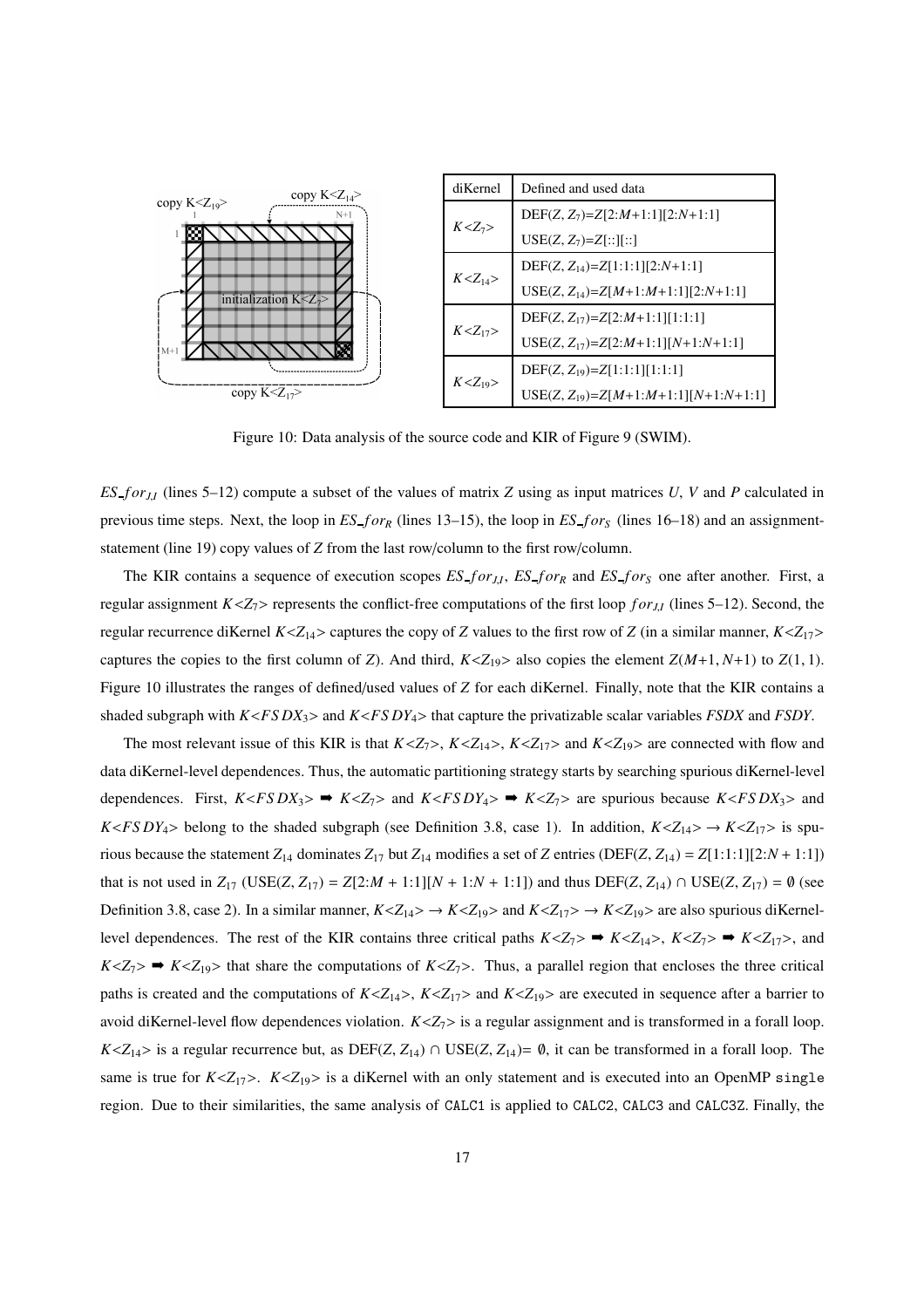location of the OpenMP parallel directive is optimized: the parallel region is enclosed in the time integration loop, thus directives are moved to enclose the loop *f orNCYCLE* and a barrier synchronizes the execution of each iteration (note that the critical path comprises the whole time iteration). In this manner, creation and destruction of threads is minimized.

# *4.5. EQUAKE from SPEC CPU2000*

The *EQUAKE* application simulates seismic waves in large, highly heterogeneous valleys. EQUAKE is able to recover the time history of the ground motion caused by a seismic event in any place of a valley. An unstructured mesh is used to locally resolve wavelengths with a finite element method. As a result, EQUAKE reports the displacements at both the hypocenter and epicenter of the earthquake for a predetermined number of simulation time steps. The most time-consuming part of EQUAKE is a time integration loop that computes this displacement. Similarly to SWIM, there are dependences between consecutive time iterations. Thus, the rest of this section focuses on a time step loop iteration.

An excerpt of the source code of EQUAKE is shown in Figure 11a. For the sake of clarity, the KIR of Figure 11b does not show the diKernels of privatizable scalar variables. In each time step, a sequence of diKernels (*K*<*disp*3> to *K*<*disp*42>) compute the displacement one after another, before computing the velocity (*K*<*vel*45>). The analysis of one iteration of the time integration loop shows that the indices *disptminus*, *dispt* and *disptplus* are constant in each time iteration and they reference disjoint submatrices of the array *disp* (representing the displacement in the current and the two previous time steps). As a result, we can consider these submatrices as totally independent matrices and thus diKernels  $K \leq \frac{disp_{25}}{s}$  and  $K \leq \frac{disp_{36}}{s}$  are reductions and not recurrences.

The automatic partitioning procedure marks as spurious all diKernel-level flow dependences except the sequence of the six parallelizable diKernels *K*<*disp*<sub>3</sub>> ➡ *K*<*disp*<sub>33</sub>> ➡ *K*<*disp*<sub>36</sub>> ➡ *K*<*disp*<sub>42</sub>> ➡ *K*<*vel*<sub>45</sub>> because all diKernels compute and use the whole *disp[disptplus]* matrix (see Definition 3.8, case 3). As a result, this is the critical path. The irregular reduction of  $K \leq \text{dis} p_{25}$  is parallelized applying array expansion. As illustrated with AMUXMS (see the last paragraph of Section 4.2), this technique requires the initialization of the private arrays and *K*<*disp*<sub>3</sub>> is replicated in each thread. The remaining diKernels are transformed into forall loops. A barrier is inserted after the irregular reduction  $K \langle disp_{25} \rangle$  to consolidate the results of the private arrays in the original matrix. In contrast, the series of diKernels  $K \leq disp_{33} \geq \rightarrow K \leq disp_{36} \geq \rightarrow K \leq disp_{42} \geq \rightarrow K \leq vel_{45} \geq can$  use the same OpenMP schedule clause and be parallelized without intermediate barriers. The creation of the parallel region is optimized enclosing the whole time integration loop as explained with SWIM (see Section 4.4). This example shows the potential of our approach to support not only the parallelization of isolated routines, but also the parallelization of full-scale applications. In addition, the loops of the application are not analyzed in isolation, which enables the generation of more efficient parallel code with the creation of a unique parallel region.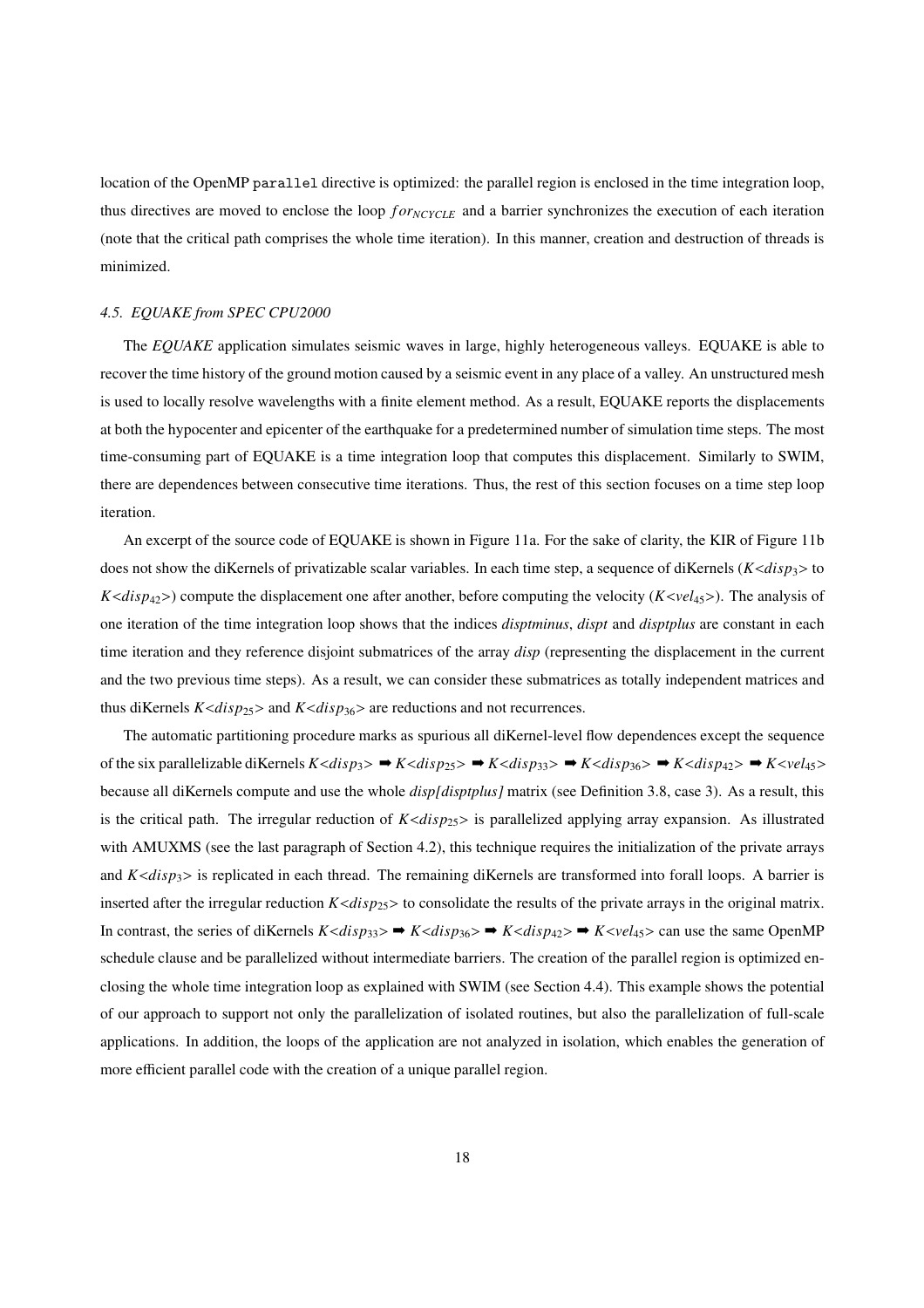

Figure 11: Excerpt of the source code and KIR of the EQUAKE application.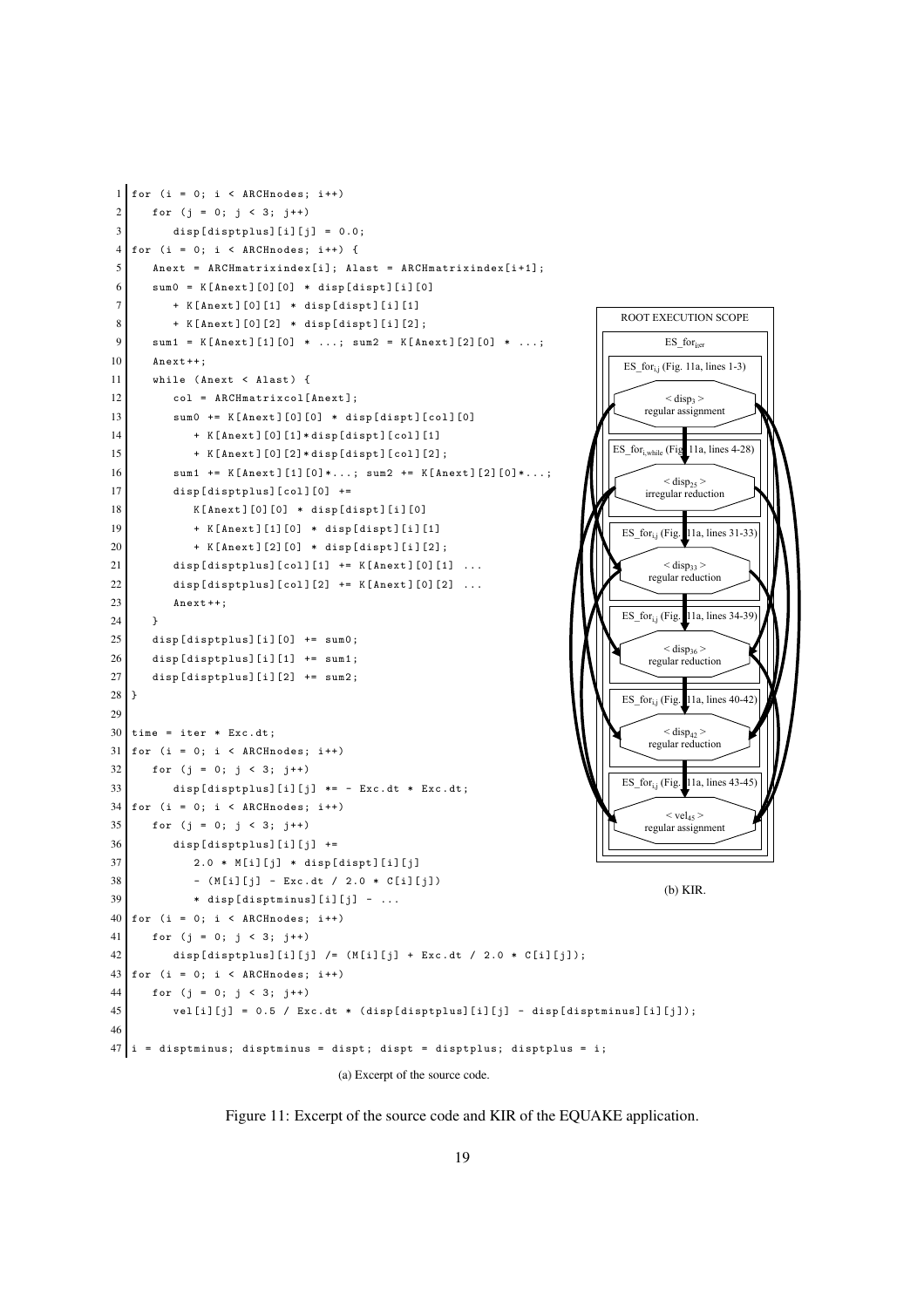# 5. Evaluation

As shown in the previous sections, our diKernel-based automatic parallelization strategy is effective to handle full-scale applications with arrays, pointers and complex control flows. In this section, it is compared with current parallelizing compilers using the benchmark suite presented in Section 4. Hereafter, Section 5.1 describes the experimental platform, Section 5.2 discusses the experimental results in terms of effectiveness and Section 5.3 shows the performance of the generated OpenMP-enabled parallel code in terms of execution times and speedups.

# *5.1. Experimental platform*

The target multicore system consists of 2 Intel Xeon E5520 quad-core Westmere processors at 2.27GHz with 8MB of cache memory per processor and 8GB DDR3 1333 of shared memory. The operating system is CentOS release 5.3 GNU/Linux 2.6.18-128.1.14.el5 SMP x86 64.

Three state-of-the-art compilers have been selected to be compared with our proposal. The first one is the GNU Compiler Collection [9] (from now on, *GCC*) version 4.5.2. It supports automatic parallelization generating OpenMP code by means of the Graphite framework, based on a polyhedral representation [25]. The compilation options are -march=core2 -msse4 -O2 -floop-parallelize-all -ftree-parallelize-loops=8. The second one is the Intel C++/Fortran Compiler [10] (from now on, *ICC*) version 11.1 for the *intel64* architecture, that also supports automatic parallelization. The compilation flags are -O2 -xSSE4.2 -parallel. The third one is the *PLUTO* automatic parallelization research tool [6] version 0.6.0. It uses the polyhedral model to transform C programs into OpenMP code supporting efficient tiling and fusion. The compilation flags are --tile --parallel. Finally, our KIR-driven automatic partitioning approach (from now on, *KIR*) generates OpenMP source code and is built on top of GCC version 4.4.0.

## *5.2. Experimental results: E*ff*ectiveness*

Table 1 shows a summary of the effectiveness of GCC, ICC, PLUTO and KIR for the benchmarks described in Section 4. The table summarizes for each benchmark some program characteristics that impact on the effectiveness of the compilers: type of the most representative diKernel (*diKernel*), existence of irregular computations in writes (*Irreg. writes*) and reads (*Irreg. reads*), existence of compile-time unknowns in loop bounds (*Unknown LB*), complex control flows (*Complex CF*) and the use of temporary variables to store intermediate results (*Temp. vars*). The effectiveness of each compiler for automatic parallelization is measured in terms of success  $(\sqrt{)}$ , partial success  $(\approx)$ , failure (blank table entries), or unsupported input programming language (*U*).

The synthetic benchmarks have been designed to expose different types of diKernels of increasing complexity. The *regular assignment* benchmark (see Figure 2a) is successfully parallelized by all the compilers because it is a simple array-based implementation with affine subscript expressions. The same holds for the *regular reduction* benchmark (Figure 2f). The introduction of an indirection array *f* that selects the locations to be updated in the *irregular assignment* (Figure 2b) causes the failure of GCC, ICC and PLUTO. GCC considers the data reference as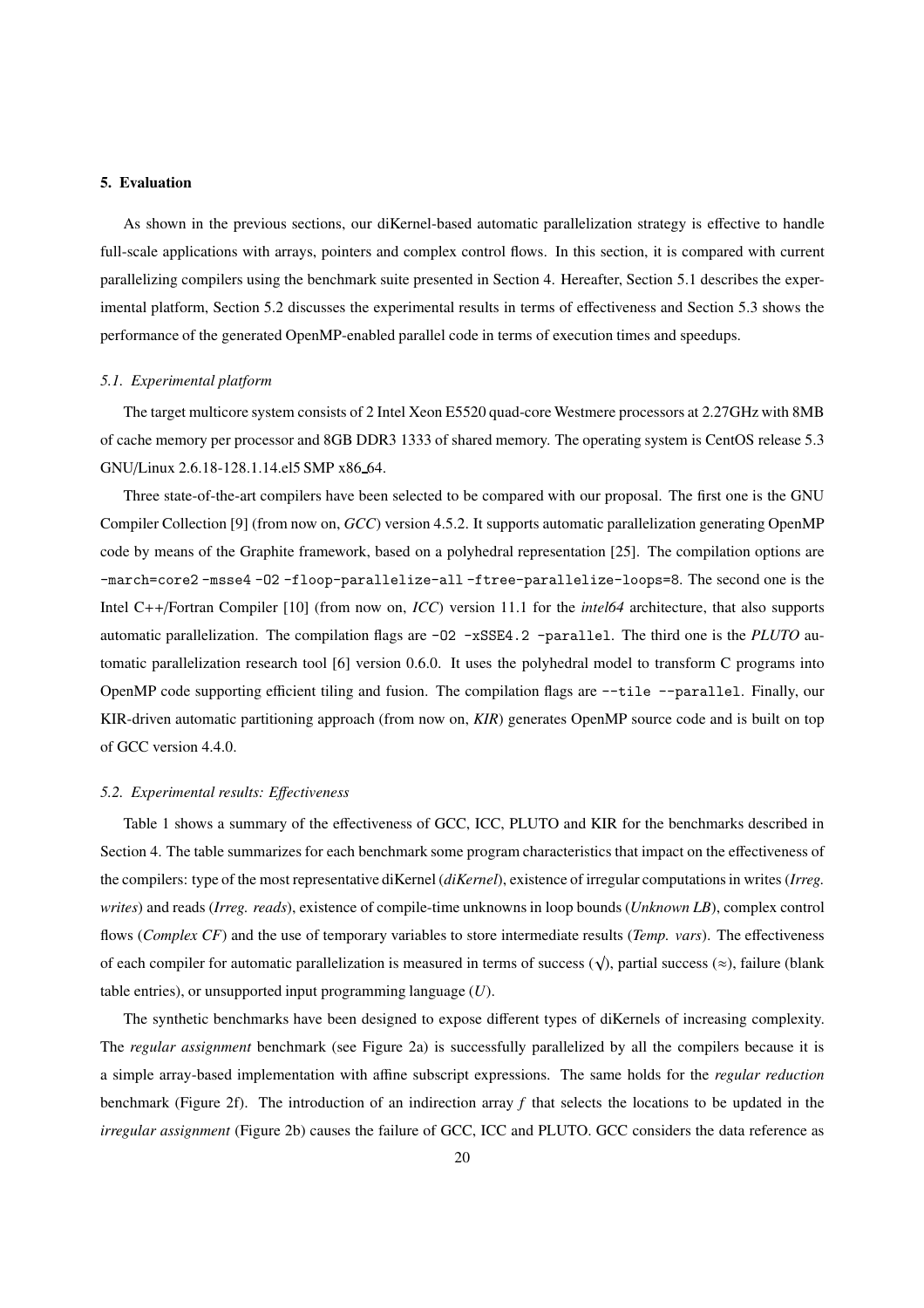|           |                      | Program Characteristics |               |              |                    |            |            | Compilers  |           |                  |     |
|-----------|----------------------|-------------------------|---------------|--------------|--------------------|------------|------------|------------|-----------|------------------|-----|
| Benchmark |                      | diKernel                | Irreg. writes | Irreg. reads | Unknown ${\rm LB}$ | Complex CF | Temp. vars | GCC        | LCC       | PLUT             | KIR |
|           | regular assignment   | regular assignment      |               |              |                    |            |            | $\sqrt{ }$ | $\sqrt{}$ |                  |     |
| Synthetic | irregular assignment | irregular assignment    | V             |              |                    |            |            |            |           |                  |     |
|           | scalar reduction 1   | scalar reduction        |               |              |                    |            |            | $\approx$  | √         |                  |     |
|           | scalar reduction 2   | scalar reduction        |               |              |                    |            |            | $\approx$  |           |                  |     |
|           | scalar reduction 3   | scalar reduction        |               |              |                    |            |            | $\approx$  |           |                  |     |
|           | regular reduction    | regular reduction       |               |              |                    |            |            | $\sqrt{}$  | V         |                  |     |
|           | irregular reduction  | irregular reduction     |               |              |                    |            |            |            |           |                  |     |
|           | regular recurrence   | regular recurrence      |               |              |                    |            |            |            |           |                  |     |
| Algebra   | <b>DenseAMUX</b>     | regular assignment      |               |              |                    |            |            |            | $\sqrt{}$ | $\approx$        |     |
|           | <b>AMUX</b>          | regular assignment      |               |              |                    |            |            |            |           |                  |     |
|           | <b>AMUXMS</b>        | regular reduction       |               |              |                    |            |            |            |           |                  |     |
|           | <b>ATMUX</b>         | irregular reduction     |               |              |                    |            |            |            |           |                  |     |
| Image     | sobel1               | regular assignment      |               |              |                    |            |            |            |           |                  |     |
|           | sobel2               | regular assignment      |               |              |                    |            |            | $\sqrt{}$  |           |                  |     |
| Apps      | <b>SWIM</b>          | regular recurrence      |               |              |                    |            |            |            | $\sqrt{}$ | $\boldsymbol{U}$ |     |
|           | <b>EQUAKE</b>        | irregular reduction     |               |              |                    |            |            |            | $\approx$ |                  |     |

Table 1: Effectiveness of GCC, ICC, PLUTO and KIR for the benchmark suite.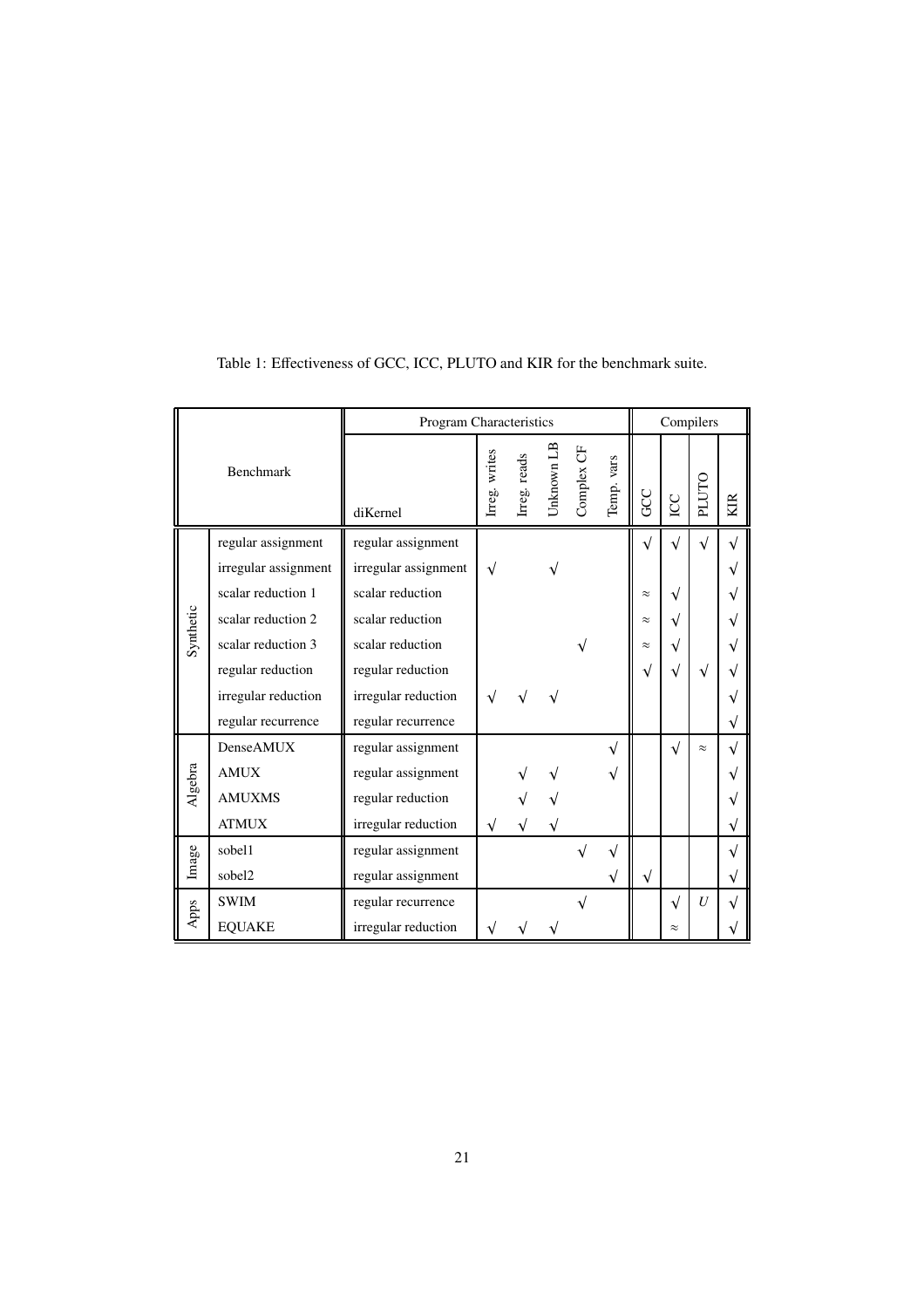not analyzable and ICC fails because it assumes output dependences. In contrast, KIR successfully handles diKernels with irregular computations in write operations. Note that the parallelization of the *irregular reduction* (Figure 2g) is also unsuccessful for GCC, ICC and PLUTO. Regarding the *regular recurrence* (Figure 2h), KIR detects that it is a parallel prefix sum and generates parallel code, while none of the contenders succeeds in parallelizing the benchmark. Finally, the analysis of the three scalar reductions (Figures 2c, 2d and 2e) provides more details about the behavior of the compilers: ICC and KIR parallelize the three implementations, GCC recognizes the scalar reductions, but no parallel code is generated, and PLUTO fails.

The linear algebra routines are variations of dense/sparse matrix-vector products. The *DenseAMUX* benchmark (see Figure 5a) is successfully handled by ICC: the outer loop is parallelized. PLUTO has partial success because it is very sensitive to syntactic variations in the source code. It does not parallelize DenseAMUX due to the use of the temporary variable *t* to store the dot product of a matrix row and the vector (see lines 3–5 in Figure 5a). If the code is rewritten without *t*, then PLUTO parallelizes the benchmark. GCC is not able to parallelize the outer loop.

As mentioned in Section 4.2, the sparse *AMUX* is very similar to *DenseAMUX* from the point of view of the KIR. However, ICC fails to parallelize, indicating that the loop structure is unsupported because the loop index variable requires complex computation (that is, there exist unknown loop bounds and irregular reads). GCC and PLUTO again fail to parallelize. Regarding *AMUXMS*, it consists of two separated loops. The first loop (see lines 1–3 in Figure 6a) is an example of regular assignment, and the compilers succeed with this type of diKernel, as mentioned above. The second loop (see lines 4–8 in Figure 6a) consists of a regular reduction that cannot be parallelized by the compilers, again due to the presence of irregular reads and unknown loop bounds. Finally, GCC, ICC and PLUTO also fail in *ATMUX* (see line 6 in Figure 6b) which includes an irregular reduction.

The benchmark *sobel1* is an implementation of the Sobel edge filter that contains a complex control flow for processing the pixels at the image boundaries (see lines 13–16 in Figure 7). GCC, ICC and PLUTO cannot parallelize *sobel1*. In contrast, the *sobel2* version removes the complex control flow by processing image boundaries in two separated loops. In this case, GCC parallelizes the application by unrolling the convolution loops (see lines 19–24 and 25–30); ICC and PLUTO fail because the convolution loops have complex subscripts. Rewriting the Sobel application using arrays instead of using pointers provides the same results. The Sobel benchmarks exhibit one of the main weaknesses of state-of-the-art compilers, that is, they are strongly dependent on implementation details such as subscripts, complex loop bounds or complex control flows.

*SWIM* is a full-scale application with regular computations only. Nevertheless, GCC is unable to parallelize any piece of code out of the initialization subroutine. Focusing on CALC1, ICC only parallelizes the first loop (see lines 5-12 in Figure 9a), discarding the recurrences because they are considered not to have enough workload. SWIM is written in Fortran, thus PLUTO cannot handle this code.

The last benchmark is the *EQUAKE* application. GCC only parallelizes some regular computations carried out in the auxiliary functions. In contrast, ICC is able to parallelize the computations of the regular reduction  $K \leq \text{disp}_3$ (see Figure 11b). Note that both GCC and ICC execute the irregular reduction *K*<*disp*25> sequentially. PLUTO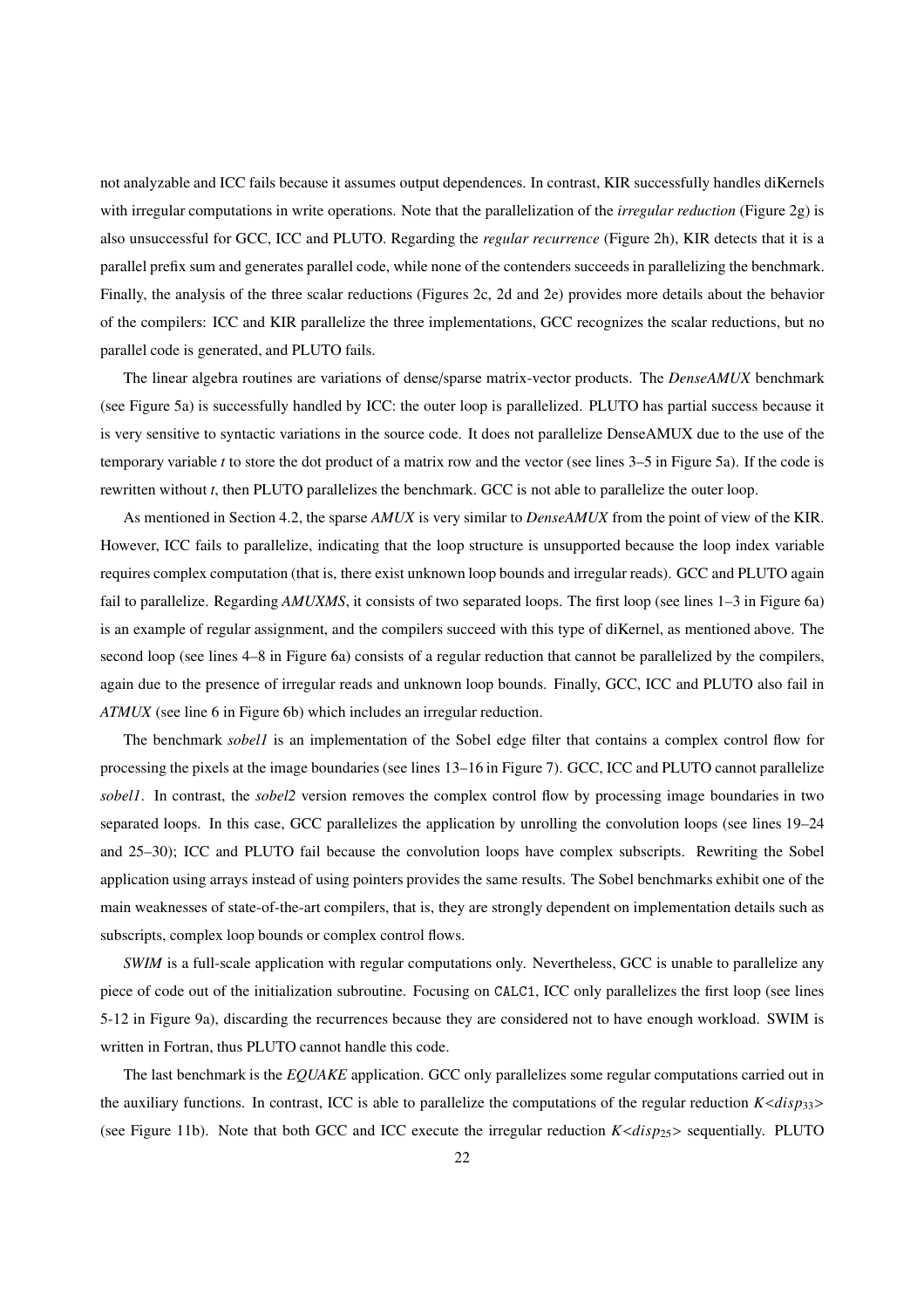|          | Pure array-expansion |      | Optimized array-expansion |      |                     |  |  |
|----------|----------------------|------|---------------------------|------|---------------------|--|--|
| #Threads | Elements             | KB   | Elements                  | KB   | Improvement $(\% )$ |  |  |
|          | 181014               | 1414 | 83490                     | 652  | $-54\%$             |  |  |
| 4        | 362028               | 2828 | 253872                    | 1983 | $-30\%$             |  |  |
| 8        | 724056               | 5657 | 557031                    | 4352 | $-23\%$             |  |  |

Table 2: Memory consumption in the parallelization of  $K \leq \text{disp}_2 > 5$  of EQUAKE.

cannot handle this benchmark.

Overall, we have demonstrated that GCC, ICC and PLUTO are, in general, effective compilers in parallelizing regular computations and scalar reductions, specially in synthetic benchmarks and routines from libraries. In contrast, these approaches have shown to be ineffective with irregular computations and full-scale applications. KIR overcomes these limitations handling a comprehensive set of codes in a unified manner.

## *5.3. Experimental results: Performance*

This section presents a comparison in terms of performance. As representative example we have selected EQUAKE, a full-scale application that combines regular and irregular computations. The OpenMP-enabled parallel code generated by our KIR-driven automatic partitioning approach has been compiled with the Intel C++/Fortran Compiler (*KIR*/*ICC*) with the flags -O2 -xSSE4.2 -openmp, due to the fact that the contender is the same *ICC* compiler with the automatic parallelization support enabled.

As mentioned in Section 4.5, the irregular reduction *K<disp*<sub>25</sub>> (see Figure 11) is parallelized with an array expansion technique. Its main drawback is that memory consumption may be high because it grows proportionally to the number of threads: the number of elements of the expanded array is  $ARCHnodes \times 3 \times \# threads$  (with *ARCHnodes* = 30169, the number of nodes of the unstructured grid topology that represents the valley where the simulation is performed). In order to reduce this overhead, our automatic approach fine-tunes the OpenMP parallel code. First, it imposes one of the threads to use the original array *disp* as its section of the expanded array. And second, it introduces an inspector before the time integration loop to determine the highest index of *disp* that is referenced by each thread. In this manner, our technique allocates less quantity of memory in each section of the expanded array. Table 2 shows a comparison between the memory needed by a pure array-expansion implementation and the optimized code generated by our approach.

Figure 12 shows the execution times and speedups of EQUAKE for a number of threads ranging from 1 to 8. Note that the total execution time is decomposed showing the time of the irregular reduction  $K < disp_{25}$  (*Irregular*), the overhead of the OpenMP parallelization of KIR (*Overhead*) and the remaining time (*Remaining*). The label *WL*×1 shows the results for the workload *ref* from SPEC CPU2000. The execution time of the sequential application has been taken as baseline (see horizontal line at 24.47 seconds) to calculate the speedups. Note that the *KIR*/*ICC*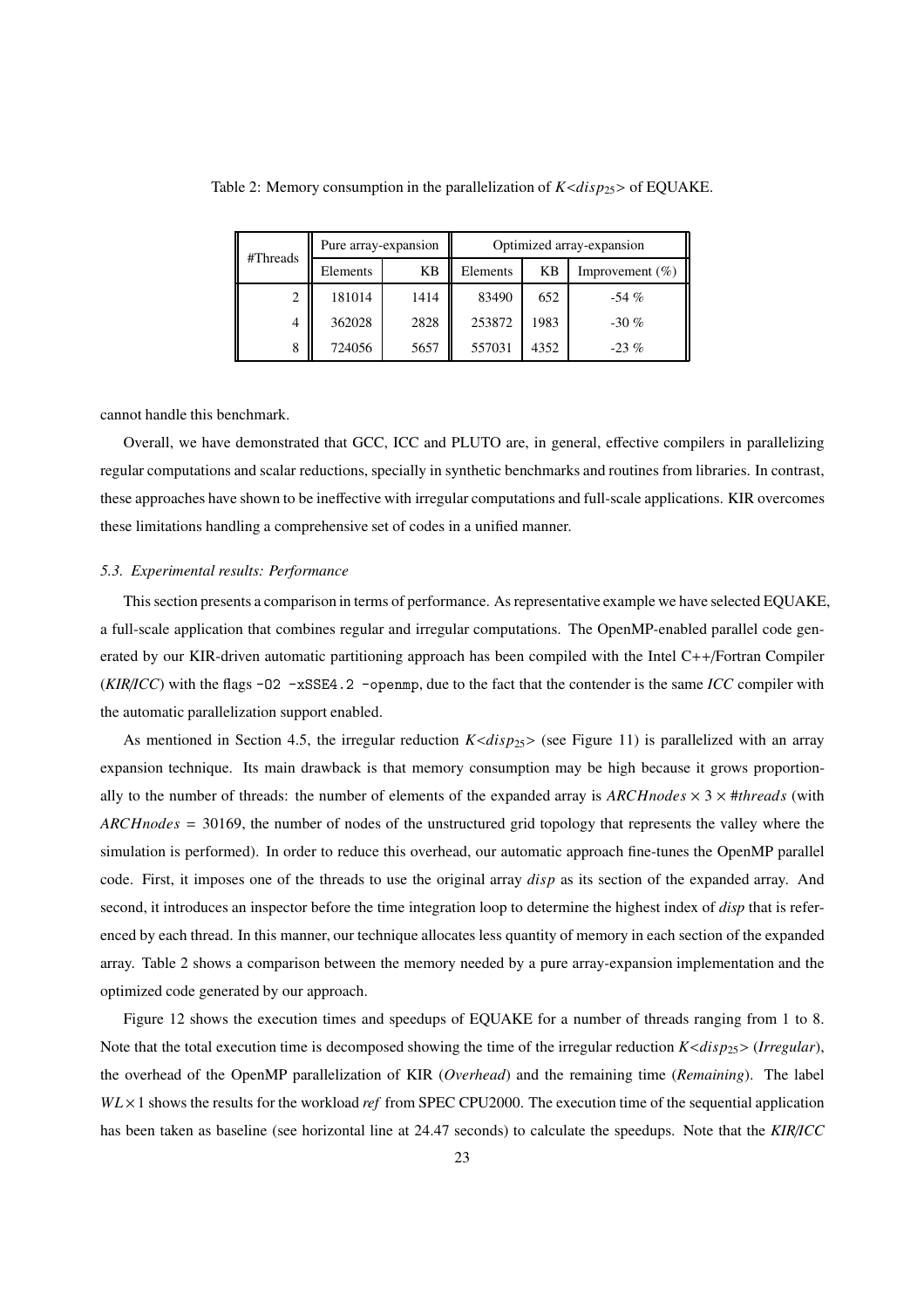

Figure 12: Execution times and speedups of EQUAKE.

execution time using one thread is increased due to the different optimizations applied by the Intel compiler into an OpenMP region and the inspector overhead. As can be observed, the KIR-driven approach outperforms ICC with 2, 4 and 8 threads up to a 30%. However, the increase in the number of threads does not have a significant impact on performance due to the low workload of the application. Performance results are also shown for higher workloads:  $W L \times 2$  and  $W L \times 3$  (twice and thrice the workload  $W L \times 1$ ). The sequential execution times are shown in the graph at 49.32s and 79.49s, respectively. Note that ICC cannot reduce the execution time of the benchmark because it does not parallelize the irregular computations, which is the most costly part of the EQUAKE application. In contrast, KIR is able to reduce the sequential execution time up to a 64% (for *WL*×3 and 8 threads), revealing that addressing irregular computations is paramount for parallelizing full-scale applications.

# 6. Related Work

Many approaches have been explored to address the parallel challenge targeting current multicore processors. The automatic rewriting of sequential programs into a parallel counterpart is the ideal solution, but it remains as an open research subject due to the complexity of dealing with full-scale applications. Several IRs have been proposed in the literature to support automatic parallelization. Typically, the IR consists of forests of ASTs+DDG+CFG and it is analyzed with statement-based dependence analysis techniques. This approach is used in modern compilers, although it is unsuccessful handling syntactical variations in the source code. Next, we discuss alternative IRs for the automatic parallelization proposed in the literature.

The polyhedral model [25] is a mature technology that has reached production (e.g. GCC and IBM XL) and research compilers (e.g. PLUTO). It is a mathematical framework for loop nest parallelization and optimization. Its main drawback is that its scope of application is limited only to static-control, regular loop nests (see Section 5.2). A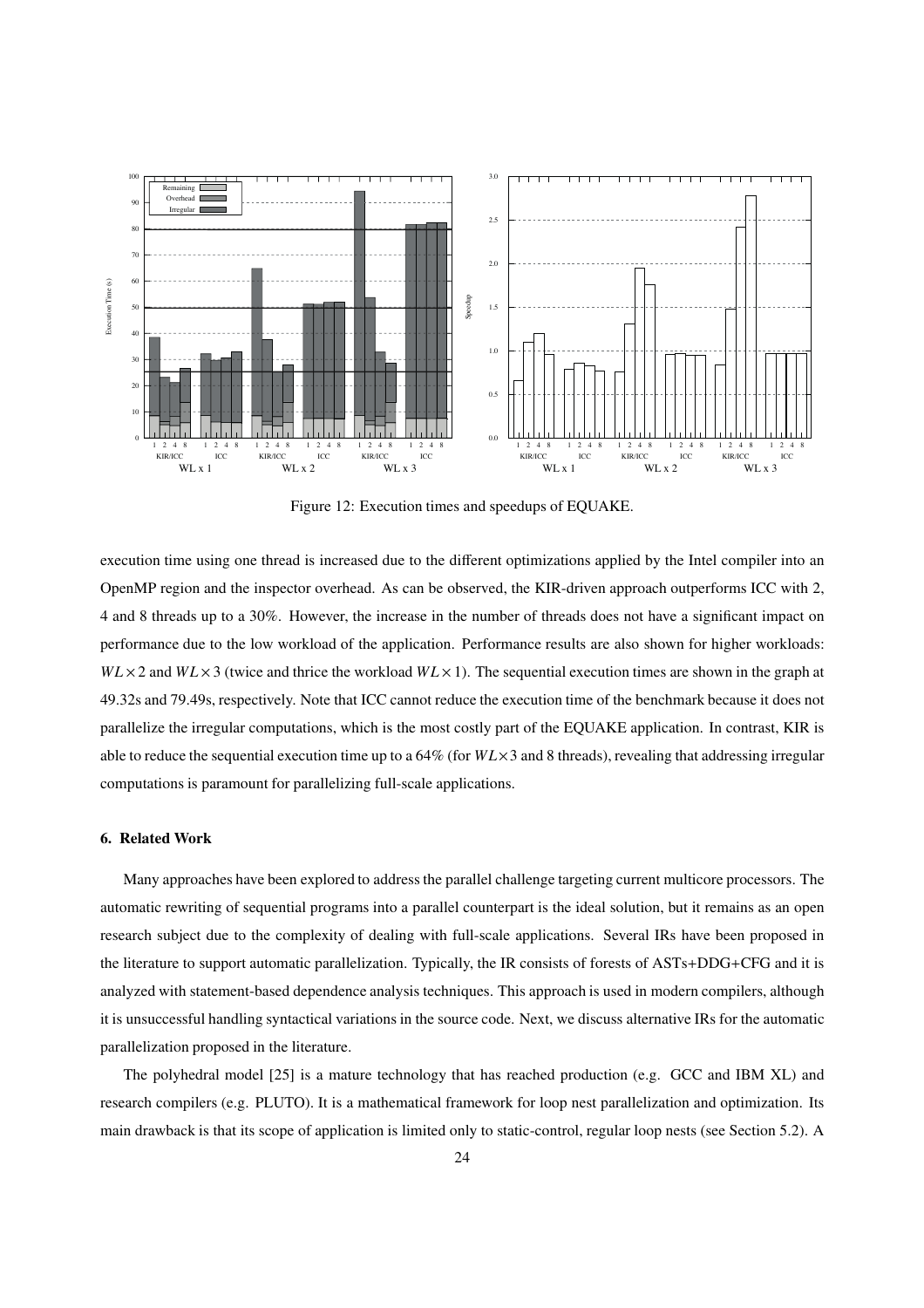recent extension [26] removes these limitations addressing general while loops and if conditions, although irregular data accesses are modeled conservatively (e.g., an array with a complex subscript is considered as a single variable).

Sato and Iwasaki [27] address the parallelization of complex reductions and scans. They transform the loop body into a matrix-multiplication form based on reduce and scan parallel primitives. In addition, their technique extracts max-operators from if statements automatically, enabling the parallelization of loops with complex control flows. However, this method does not address loop bodies with pointers or subscripted subscripts.

Liu et al. [28] target iteration-level parallelism as a graph optimization problem. They build a dependence graph for each loop, where nodes are the loop statements and edges represent dependence relations. The edges are weighted to indicate an intra-iteration dependence or the distance between inter-iteration dependences. Retiming is used to model dependence migration, maximizing the iterations that can be run in parallel. A new loop is generated from the optimized graph. This technique has not been integrated into a compiler to be evaluated on a multicore processor.

Decoupled Software Pipelining (DSWP) [29] proposes to divide a loop into critical path and off-critical path threads that run concurrently but communicate in a pipelined manner. First, this technique builds the Program Dependence Graph (PDG) of a loop and searches for strongly connected components (SCCs) on it. As a result, a directed acyclic graph (DAG) of SCCs is generated. Next, this DAG is partitioned into threads (1) maintaining all instructions of a SCC in the same thread and (2) balancing the estimated cycles necessary to execute each thread. Edges of the DAG that cross partition boundaries represent data values and control conditions that are communicated through produce/consume operations over a queue. This approach limits the performance improvement to the number and size of the SCCs. It has been extended by Huang et al. [30] introducing DSWP+. Instead of balancing the computational load between the pipelined threads, DSPW+ puts as much work as possible in the stages that can be subsequently parallelized with other techniques (e.g. forall, speculation, localwrite). This process was hand-made, although it has been automatized in the Nova compiler of the Parcae system by Raman et al. [31]. However, it targets only the hottest outermost loop nest and not the whole application.

The Paralax Infrastructure [32] proposes a combined approach for automatic extraction of parallelism in irregular codes. First, full-data structure SSA and use/def chains are used to compute the SCCs on the PDG of a loop and extract pipeline parallelism. A static performance model predicts the speedup of the parallelization and only loops with significant speedups are parallelized. Second, a light-weight programming model based on annotations helps the compiler to find thread-level parallelism. In this manner, they overcome the problem of determining the last definition of arrays. These annotations must be inserted by the programmer, although a tool has been developed to suggest these annotations based on profiling. Our approach also addresses irregular computations, but employs range-based analysis of arrays to overcome this problem. Moreover, OpenMP parallel code is generated instead of proposing a new programming environment that must be learnt by the user.

Canedo et al. [33] present a fully automatic parallelization approach based on a new IR called Concurrent PDG. This new IR models the whole application and has been implemented in a compiler. Nevertheless, it is only applicable to Simulink, a model-based design engineering tool that uses block diagram notation to describe mathematical models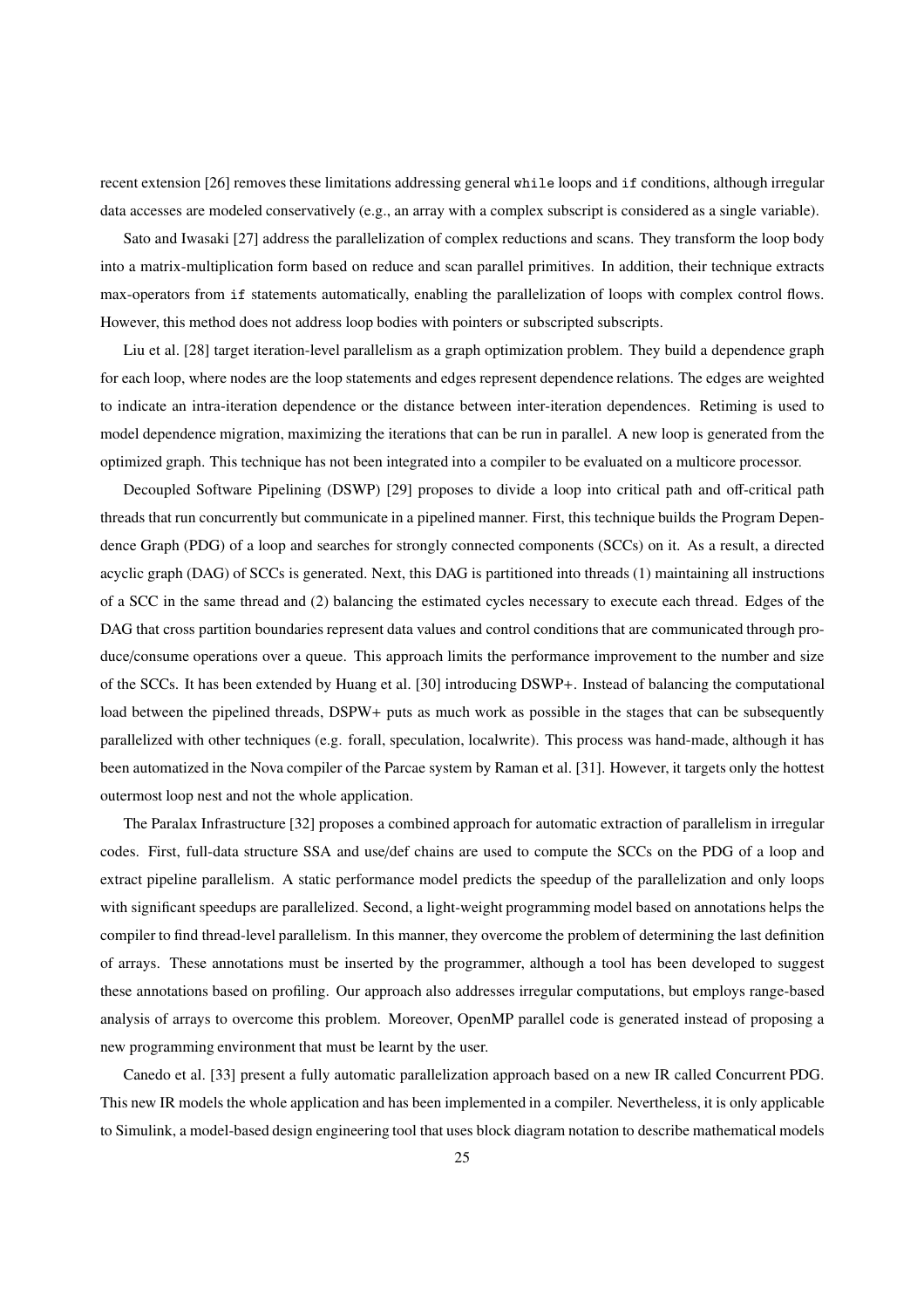of dynamic systems and controllers. Our approach targets general-purpose programming languages.

Tournavitis and Franke [34] propose IR Profiling, a hierarchical whole program representation focused on the extraction of pipeline parallelism. From the original sequential program, an instrumented executable is generated. The application is then executed with several input files, generating a set of trace files. The new IR, based on the PDG, is built upon these traces. Finally, a heuristic-guided partitioning algorithm produces the specification of the pipeline stages and parallel code is generated accordingly. The main drawback of this approach is that the dependences to build IR Profiling depend on the employed input files. The IR will be only correct for these concrete inputs, not for general ones. As the wauthors expect, the user must perform the final verification of the suggested partitioning scheme.

Overall, most of the techniques presented in the literature are partial approaches to automatic parallelization or they model simple loops individually. In contrast, our approach models sequential applications as a whole. In this way, KIR is able to generate a comprehensive parallelization strategy that minimizes the parallel overhead. In addition, our technique handles regular and irregular computations in a uniform manner, and addresses general-purpose languages. Finally, note that KIR is complementary to other techniques. For instance, the polyhedral model is strong in optimizing regular recurrence diKernels and may be used in conjunction with our approach.

# 7. Conclusions and Future Work

This paper has presented a new effective and efficient method to parallelize sequential applications automatically. It is based on the concept of domain-independent kernel to handle syntactical variations in the source code.

The first contribution is a new compiler intermediate representation called KIR. It is built on top of diKernels, which are connected with diKernel-level dependences and are grouped in execution scopes to recognize the stages of the input sequential application.

The second contribution is a new KIR-based automatic partitioning technique that builds a global OpenMP-enabled parallelization strategy targeting current multicore processors. The potential of our approach has been illustrated using a comprehensive benchmark suite that includes synthetic codes representative of frequently used diKernels, routines from dense/sparse linear algebra and image processing, and full-scale applications.

The third contribution is a comparative evaluation with the GCC, ICC and PLUTO compilers for the automatic parallelization of the benchmark suite in terms of effectiveness. In general, GCC, ICC and PLUTO fail to parallelize regular codes with complex control flows, and irregular computations. In contrast to our KIR-based approach, the evaluated compilers analyze loops in isolation and thus fail to optimize the joint parallelization of multiple loops.

Future research directions aim at increasing the performance of the generated OpenMP code, including locality exploitation techniques. Another important direction is the support of manycore architectures such as GPUs.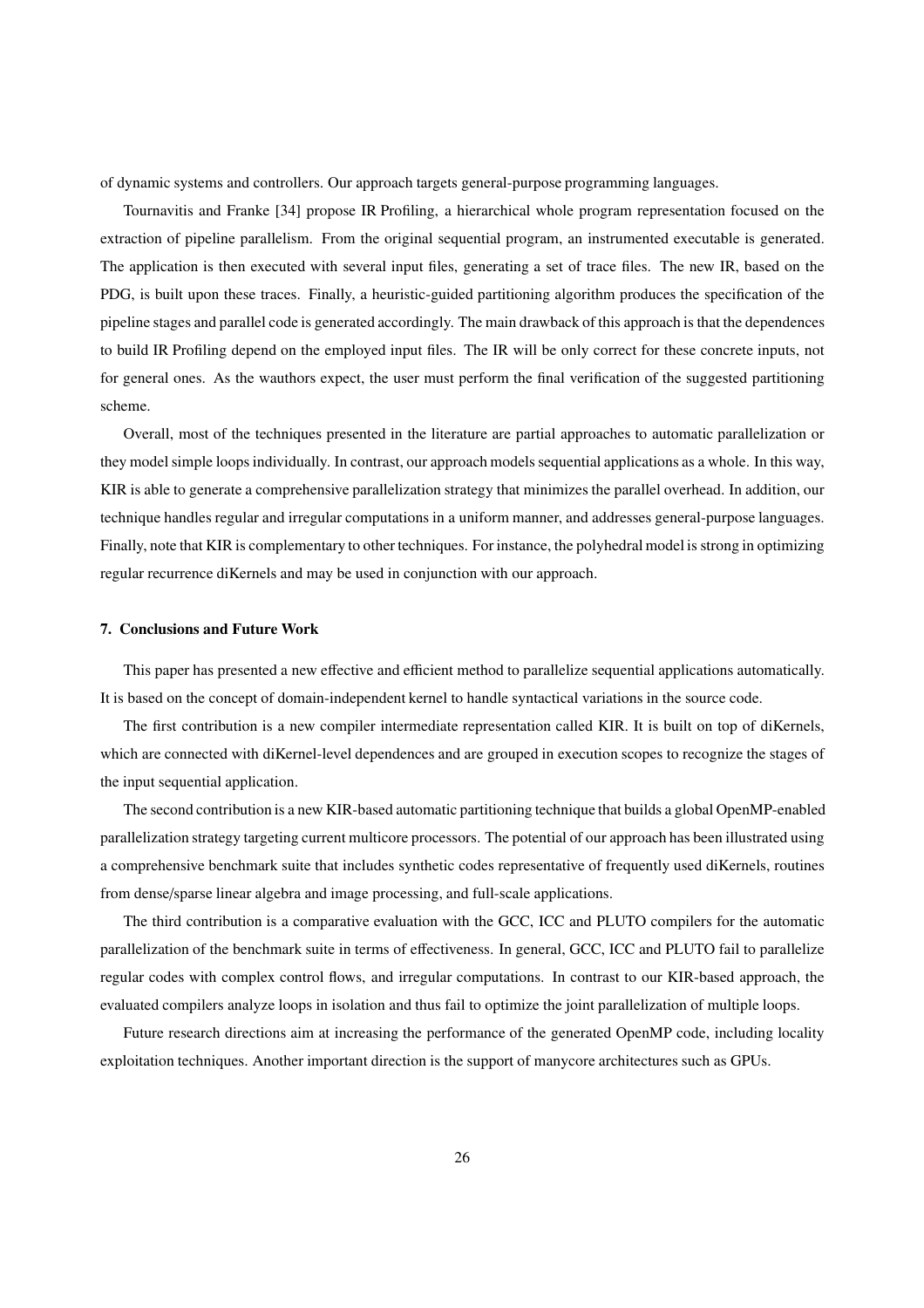#### Acknowledgements

This research was supported by the Ministry of Economy and Competitiveness of Spain and FEDER funds of the European Union (Project ref. TIN2010-16735), and by the FPU Program of the Ministry of Education of Spain (ref. AP2008-01012).

## References

- [1] K. Asanovic, R. Bodík, J. Demmel, T. Keaveny, K. Keutzer, J. Kubiatowicz, N. Morgan, D. A. Patterson, K. Sen, J. Wawrzynek, D. Wessel, K. A. Yelick, A View of the Parallel Computing Landscape, Commun. ACM 52 (2009) 56–67.
- [2] MPI Forum, MPI: A Message-Passing Interface Standard (Version 3.0), http://www.mpi-forum.org/docs/mpi-3.0/mpi30-report. pdf, [Last visited: Jan 2013].
- [3] NVIDIA, CUDA Runtime API (Version 5.0), http://docs.nvidia.com/cuda/cuda-runtime-api/, [Last visited: Jan 2013].
- [4] OpenMP Architecture Review Board, OpenMP Application Program Interface (Version 3.1), http://www.openmp.org/mp-documents/ OpenMP3.1.pdf, [Last visited: Jan 2013].
- [5] OpenACC, The OpenACC Application Programming Interface (Version 1.0), http://www.openacc.org/sites/default/files/ OpenACC.1.0\_0.pdf, [Last visited: Jan 2013].
- [6] U. Bondhugula, A. Hartono, J. Ramanujam, P. Sadayappan, A Practical Automatic Polyhedral Parallelizer and Locality Optimizer, in: Proceedings of the 2008 ACM SIGPLAN Conference on Programming Language Design and Implementation (PLDI), Tucson, AZ, USA, ACM, 2008, pp. 101–113.
- [7] W. Blume, R. Doallo, R. Eigenmann, J. Grout, J. Hoeflinger, T. Lawrence, J. Lee, D. A. Padua, Y. Paek, W. M. Pottenger, L. Rauchwerger, P. Tu, Parallel Programming with Polaris, IEEE Computer 29 (1996) 87–81.
- [8] M. W. Hall, J.-A. M. Anderson, S. P. Amarasinghe, B. R. Murphy, S.-W. Liao, E. Bugnion, M. S. Lam, Maximizing Multiprocessor Performance with the SUIF Compiler, IEEE Computer 29 (1996) 84–89.
- [9] The Free Software Foundation, Inc., GCC, the GNU Compiler Collection, http://gcc.gnu.org/, [Last visited: Jan 2013].
- [10] Intel Corporation, Intel C++ Composer XE for Windows, Linux, and Mac OS X, http://software.intel.com/en-us/articles/ intel-composer-xe/, [Last visited: Jan 2013].
- [11] A. V. Aho, M. S. Lam, R. Sethi, J. D. Ullman, Compilers: Principles, Techniques and Tools, Addison-Wesley, 2006.
- [12] R. Allen, K. Kennedy, Optimizing Compilers for Modern Architectures: A Dependence-based Approach, Morgan Kaufmann, 2001.
- [13] M. Arenaz, J. Touriño, R. Doallo, XARK: An Extensible Framework for Automatic Recognition of Computational Kernels, ACM Trans. Program. Lang. Syst. 30 (2008) 32:1–32:56.
- [14] M. Arenaz, J. Touriño, R. Doallo, Program Behavior Characterization Through Advanced Kernel Recognition, in: Proceedings of the 13th International Euro-Par Conference (Euro-Par), Rennes, France, volume 4641 of *LNCS*, Springer, 2007, pp. 237–247.
- [15] M. Arenaz, J. Touriño, R. Doallo, Compiler Support for Parallel Code Generation Through Kernel Recognition, in: Proceedings of the 18th International Parallel and Distributed Processing Symposium (IPDPS), Santa Fe, NM, USA, IEEE Computer Society, 2004, p. 79.
- [16] D. Andrade, M. Arenaz, B. B. Fraguela, J. Touriño, R. Doallo, Automated and Accurate Cache Behavior Analysis for Codes with Irregular Access Patterns, Concurr. Comput.: Pract. Exper. 19 (2007) 2407–2423.
- [17] B. Franke, M. O'Boyle, Array Recovery and High-Level Transformations for DSP Applications, ACM Trans. Embed. Comput. Syst. 2 (2003) 132–162.
- [18] R. Eigenmann, J. Hoeflinger, Z. Li, D. A. Padua, Experience in the Automatic Parallelization of Four Perfect-Benchmark Programs, in: Proceedings of the 4th International Workshop on Languages and Compilers for Parallel Computing (LCPC), Santa Clara, CA, USA, volume 589 of *LNCS*, Springer, 1992, pp. 65–83.
- [19] E. Albert, J. D. Lukas, G. L. Steele, Data Parallel Computers and the FORALL Statement, J. Parallel Distrib. Comput. 13 (1991) 185–192.